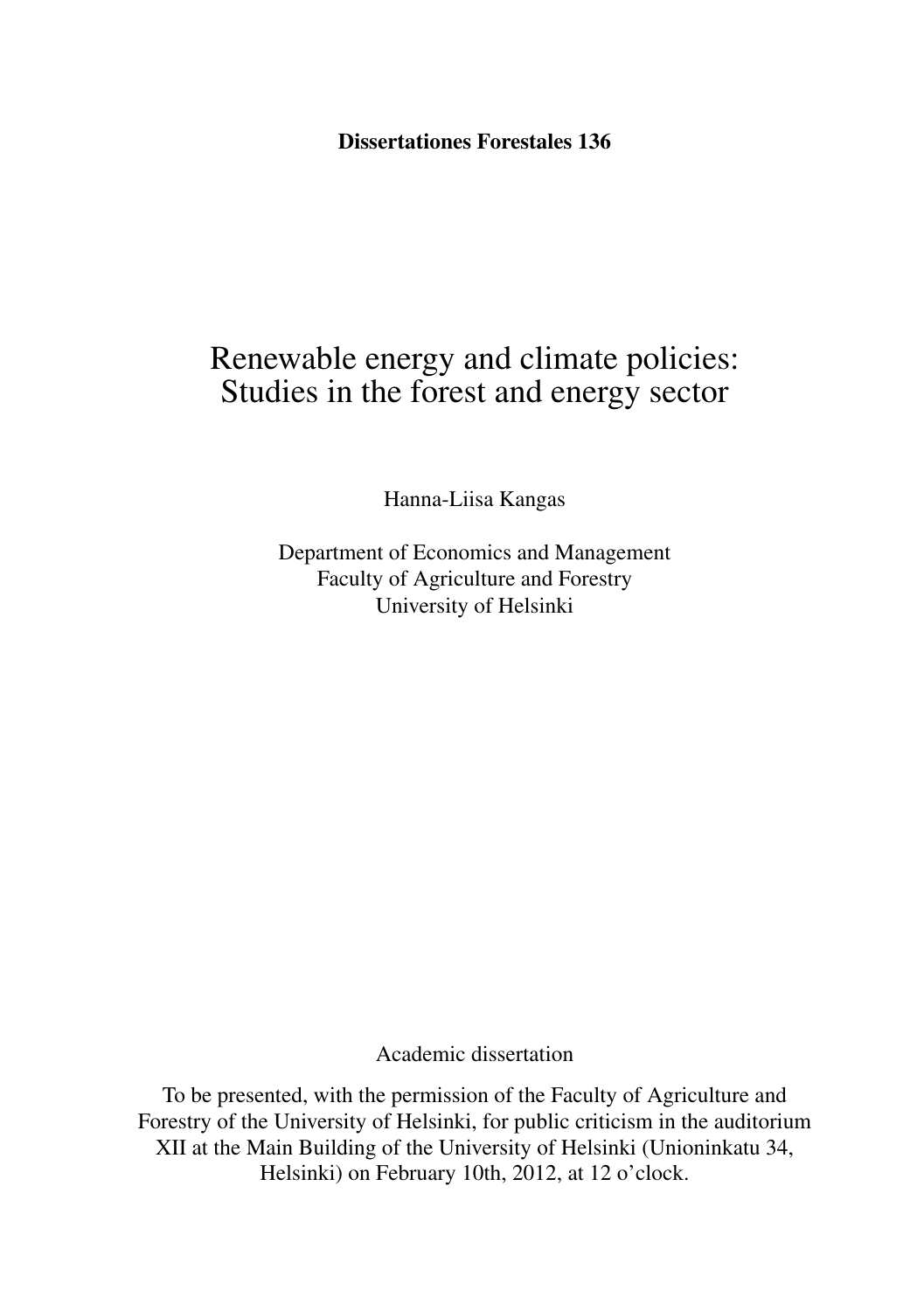*Title of dissertation:* Renewable energy and climate policies: Studies in the forest and energy sector

*Author:* Hanna-Liisa Kangas

Dissertationes Forestales 136

*Supervisors:*  Prof. Jussi Uusivuori Finnish Forest Research Institute, Vantaa, Finland

Prof. Markku Ollikainen Department of Economics and Management, University of Helsinki, Finland

*Pre-Examiners:* Prof. Runar Brännlund Department of Economics, University of Umeå, Sweden

Doc. Maria Kopsakangas-Savolainen Department of Economics, University of Oulu, Finland

*Opponent:* Prof. Christoph Böhringer Department of Economics, University of Oldenburg, Germany

ISSN 1795-7389 ISBN 978-951-651-361-7 (PDF)

(2012)

*Publishers:* Finnish Society of Forest Science Finnish Forest Research Institute Faculty of Agriculture and Forestry of the University of Helsinki School of Forest Sciences of the University of Eastern Finland

*Editorial Office:* Finnish Society of Forest Science P.O. Box 18, FI- 01301 Vantaa, Finland http://www.metla.fi/dissertationes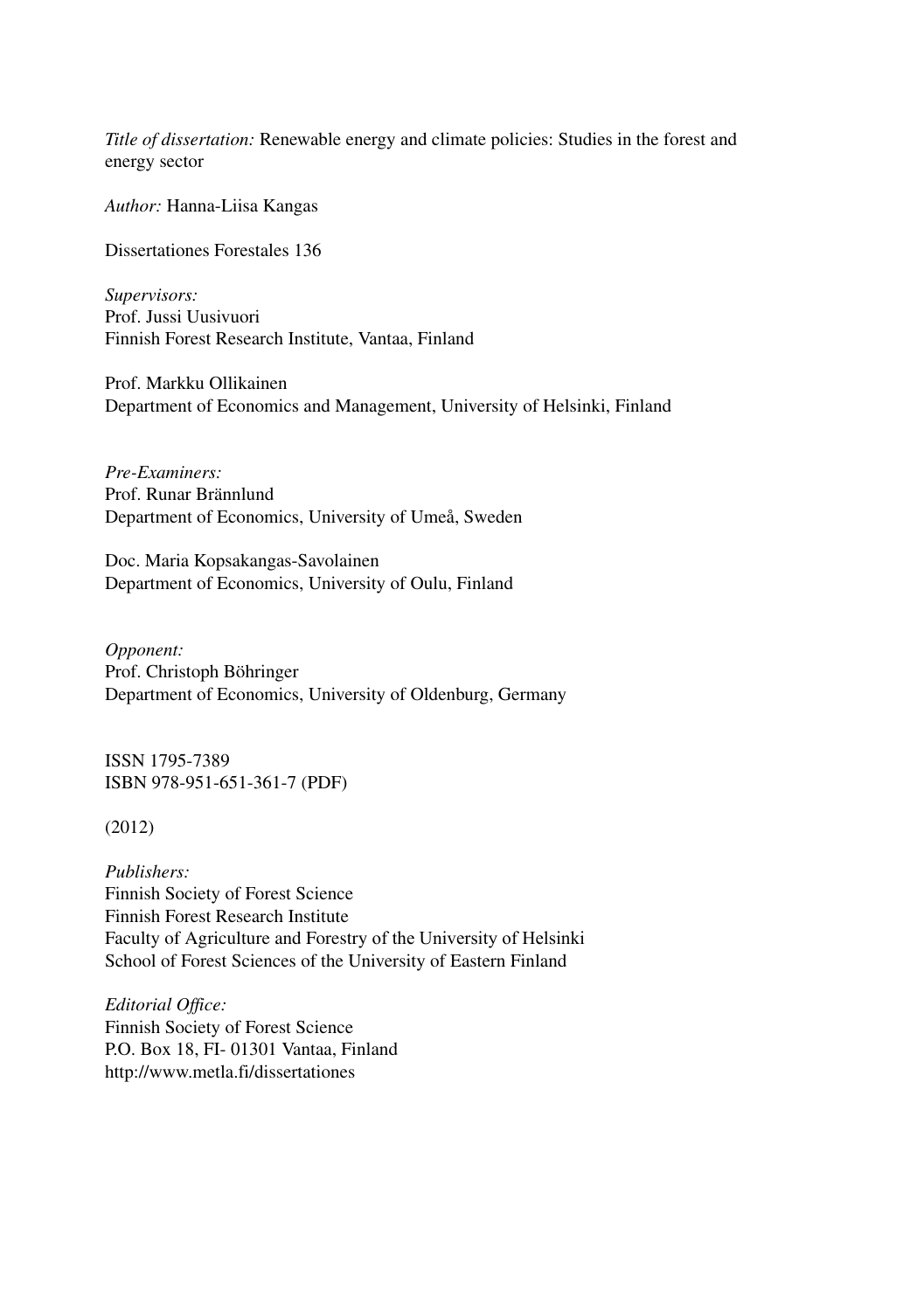**Kangas, H-L. 2012**. Renewable energy and climate policies: Studies in the forest and energy sector. Dissertationes Forestales 136. 31 p. Available at http://www.metla.fi/dissertationes/df136.htm

# **ABSTRACT**

This dissertation examines the impacts of energy and climate policies on the energy and forest sectors, focusing on the case of Finland. The thesis consists of an introduction article and four separate studies. The dissertation was motivated by the climate concern and the increasing demand for renewable energy. In particular, the renewable energy consumption and greenhouse gas emission reduction targets of the European Union were driving this work. In Finland, both forest and energy sectors are in key roles in achieving these targets. In fact, the separation between forest and energy sector is diminishing as the energy sector is utilizing increasing amounts of wood in energy production and as the forest sector is becoming more and more important energy producer.

The objective of this dissertation is to find out and measure the impacts of climate and energy policies on the forest and energy sectors. In climate policy, the focus is on emissions trading, and in energy policy the dissertation focuses on the promotion of renewable forestbased energy use. The dissertation relies on empirical numerical models that are based on microeconomic theory. Numerical partial equilibrium mixed complementarity problem models were constructed to study the markets under scrutiny. The separate studies focus on co-firing of wood biomass and fossil fuels, liquid biofuel production in the pulp and paper industry, and the impacts of climate policy on the pulp and paper sector.

The dissertation shows that the policies promoting wood-based energy may have unexpected negative impacts. When feed-in tariff is imposed together with emissions trading, in some plants the production of renewable electricity might decrease as the emissions price increases. The dissertation also shows that in liquid biofuel production, investment subsidy may cause high direct policy costs and other negative impacts when compared to other policy instruments. The results of the dissertation also indicate that from the climate mitigation perspective, perfect competition is the favored wood market competition structure, at least if the emissions trading system is not global.

In conclusion, this dissertation suggests that when promoting the use of wood biomass in energy production, the favored policy instruments are subsidies that promote directly the renewable energy production (i.e. production subsidy, renewables subsidy or feed-in premium). Also, the policy instrument should be designed to be dependent on the emissions price or on the substitute price. In addition, this dissertation shows that when planning policies to promote wood-based renewable energy, the goals of the policy scheme should be clear before decisions are made on the choice of the policy instruments.

**Keywords:** bioenergy, co-firing, emissions trading, energy policy, mixed complementarity problem, partial equilibrium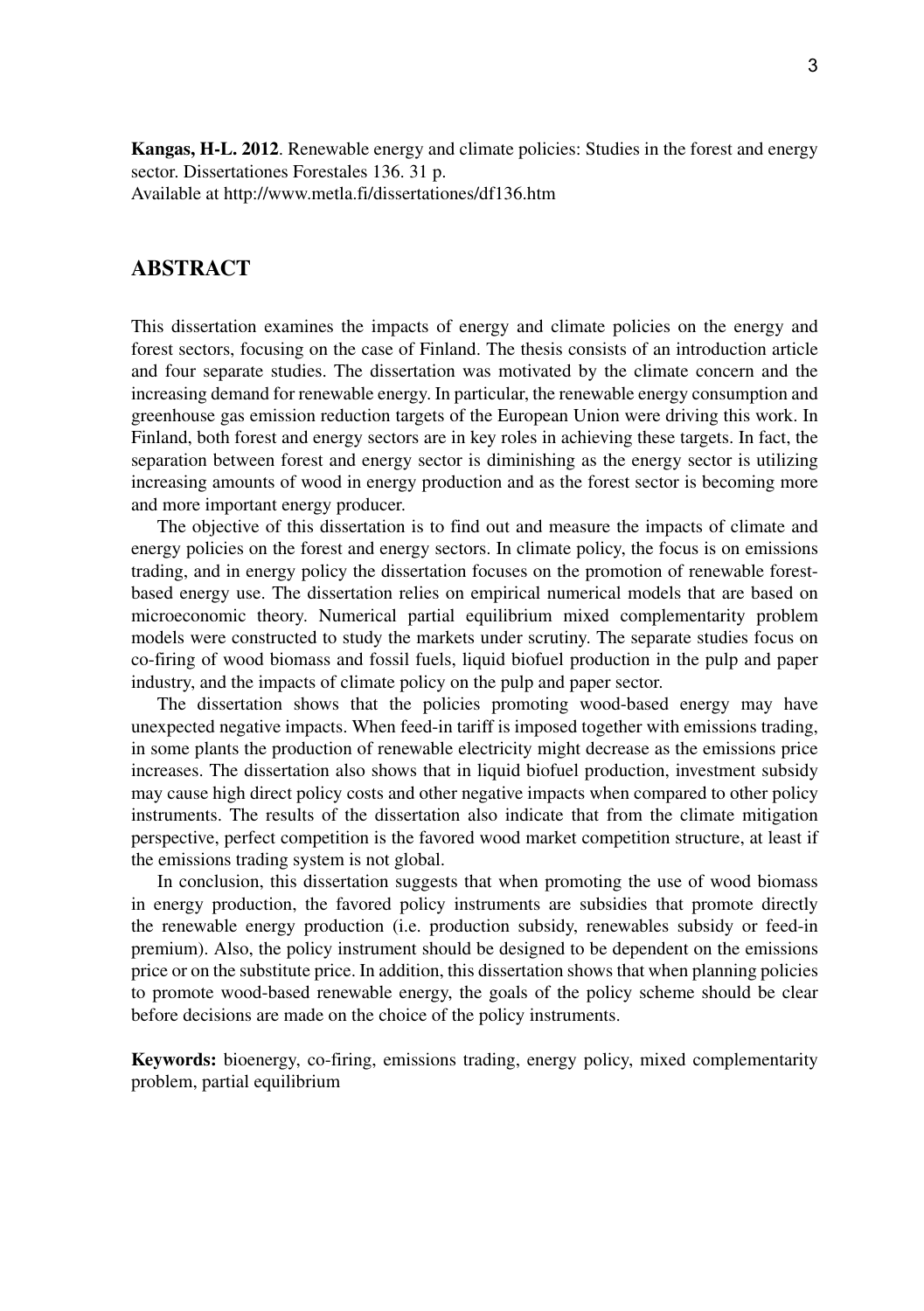# **ACKNOWLEDGEMENTS**

I have been very fortunate to study a subject, climate and energy policy, which I find highly inspiring and interesting. I wish to express my gratitude for the many people who have helped me during my dissertation work. First of all, I would like to thank my supervisors: Jussi Uusivuori and Markku Ollikainen. It has been a privilege to work with you, and also to benefit from the discussions with you during the entire project.

This dissertation was carried out while I was working in the Finnish Forest Research Institute Metla in a research project called The Future of the Finnish Forest Sector. I would like to thank the project for providing me with excellent working conditions and my colleagues for the inspiring atmosphere. I would like to thank Jussi Lintunen for your valuable input in co-authoring, and for the inspiring discussions I was fortunate to share with you. Sincere thanks also to my colleagues Lauri Hetemäki, Johanna Pohjola, Jani Laturi, Sini Niinistö and Matti Makelä. I gratefully acknowledge the financial support from Metsämiesten Säätiö Foundation. In addition, I am very grateful for the support of my fellow students in environmental economics, especially Piia Aatola, Katja Parkkila and Kimmo Ollikka.

While working with the dissertation, I spent part of my time in the Centre for European Economic Research ZEW in Mannheim, Germany. I would like to thank Professor Andreas Löschel as well as my colleagues Victoria Alexeeva-Talebi, Sebastian Voigt and many others for the valuable discussions on the GAMS-modeling issues. At the time writing this, I work in WWF Finland. I would like to thank my colleagues, especially Liisa Rohweder and Jussi Nikula for their encouraging attitude in finalizing my work.

I am very grateful to the pre-examiners of my dissertation, Runar Brännlund and Maria Kopsakangas-Savolainen for your encouraging and valuable comments. Sincere thanks to Christoph Böhringer for agreeing to be my opponent. I would like to thank Terry Forster for your expertise with the language.

Finally, I wish to thank my family and friends for the love, support and happiness you have brought to my life. Especially, I would like to thank my parents Marianne and Seppo for your encouragement.

Helsinki, November 2011

 $#4$ 

Hanna-Liisa Kangas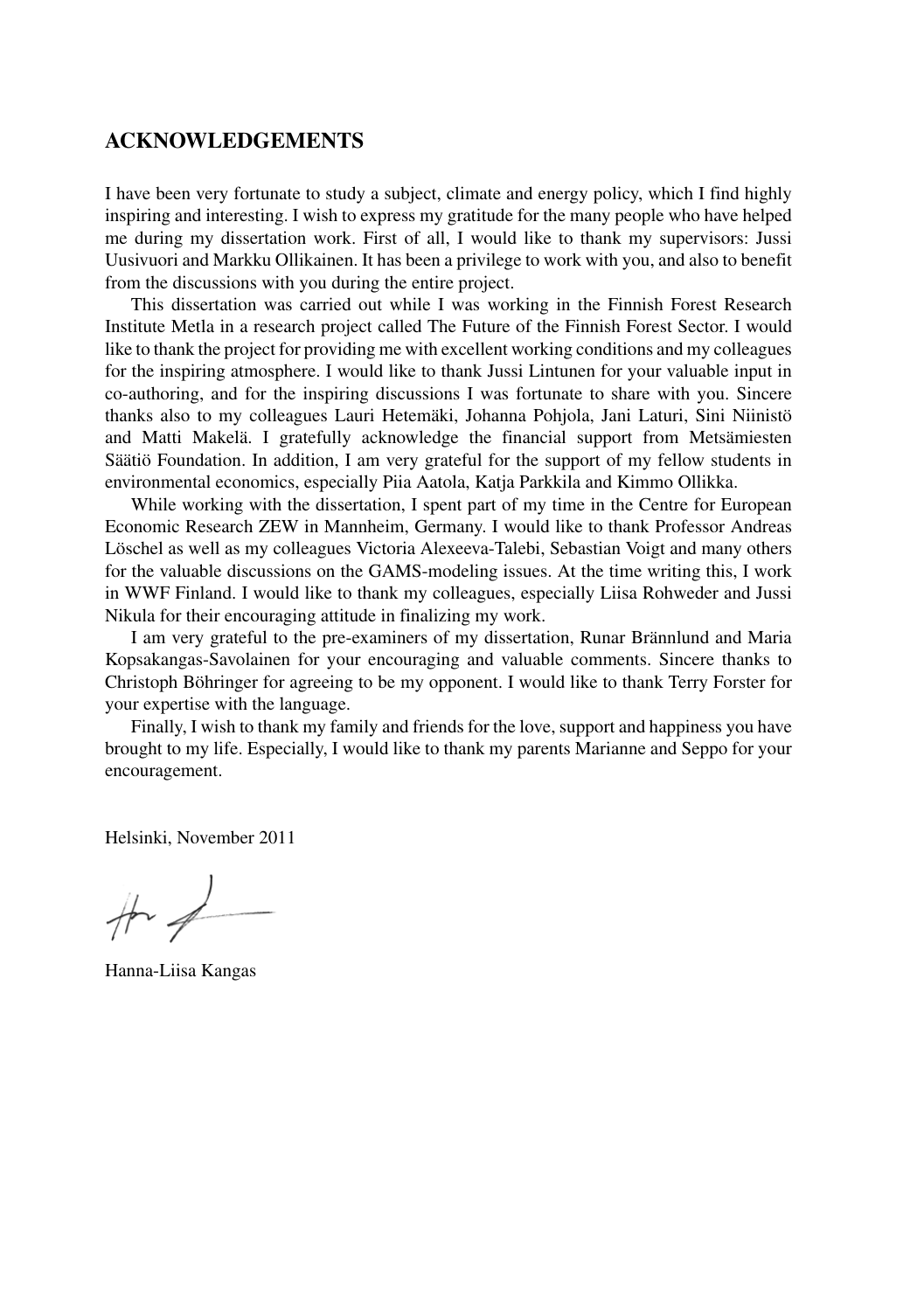# **LIST OF ORIGINAL ARTICLES**

This thesis is based on the original papers listed below, which are referred to in the text by their Roman numerals. These papers **I–III** are reprinted with the kind permission of the publishers, while the study **IV** is the author version of the submitted manuscript.

- **I** Kangas, H.-L., Lintunen, J. & Uusivuori J. 2009. The Cofiring Problem of a Power Plant under Policy Regulations. Energy Policy 37: 1898-1904. doi:10.1016/j.enpol.2009.01.028
- **II** Lintunen, J. & Kangas, H.L. 2010. The case of co-firing: The market level effects of subsidizing biomass co-combustion. Energy Economics 32: 694-701. doi:10.1016/j.eneco.2009.11.004
- **III** Kangas, H.-L., Lintunen, J., Pohjola, J., Hetemäki, L. & Uusivuori, J. 2011. Investments into forest biorefineries under different price and policy structures. Energy Economics 33: 1165-1176. doi:10.1016/j.eneco.2011.04.008
- **IV** Kangas, H.-L. 2011. Emission trading under perfect and imperfect input markets: The case of Finnish pulp and paper industry. (Manuscript)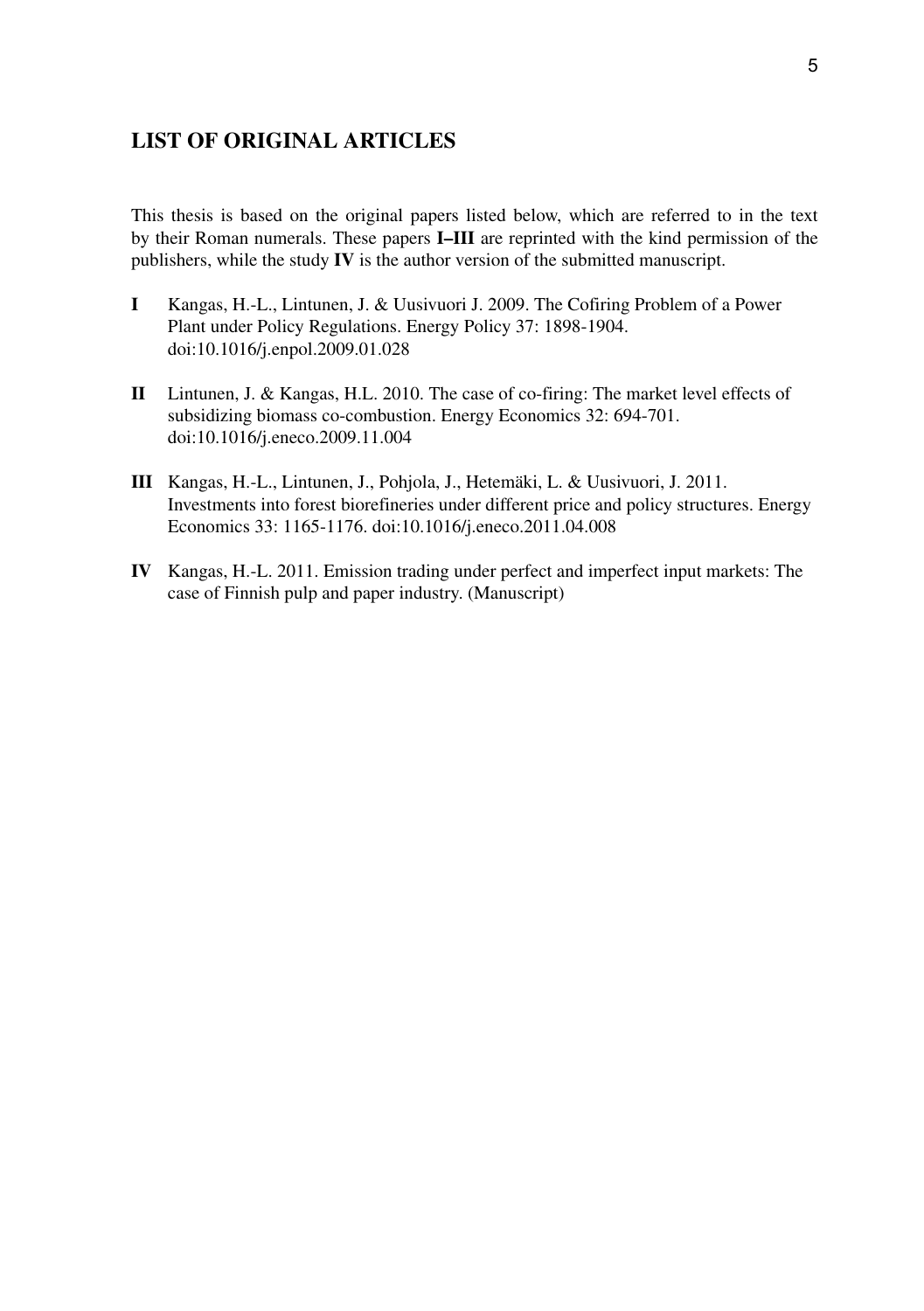# **Contents**

|                                                                          | 4  |
|--------------------------------------------------------------------------|----|
|                                                                          | 5  |
|                                                                          | 7  |
|                                                                          | 7  |
|                                                                          | 8  |
|                                                                          | 10 |
|                                                                          | 10 |
|                                                                          | 11 |
|                                                                          | 11 |
|                                                                          | 13 |
|                                                                          | 13 |
|                                                                          | 15 |
|                                                                          | 19 |
|                                                                          | 19 |
|                                                                          | 19 |
|                                                                          | 21 |
|                                                                          | 23 |
| Study 1. The cofiring problem of a power plant under policy regulations  | 23 |
| Study 2. The case of co-firing: The market level effects of subsidizing  |    |
|                                                                          | 24 |
| Study 3. Investments into forest biorefineries under different price and |    |
|                                                                          | 26 |
| Study 4. Emissions trading under perfect and imperfect input markets:    | 27 |
|                                                                          |    |
|                                                                          | 28 |
|                                                                          | 30 |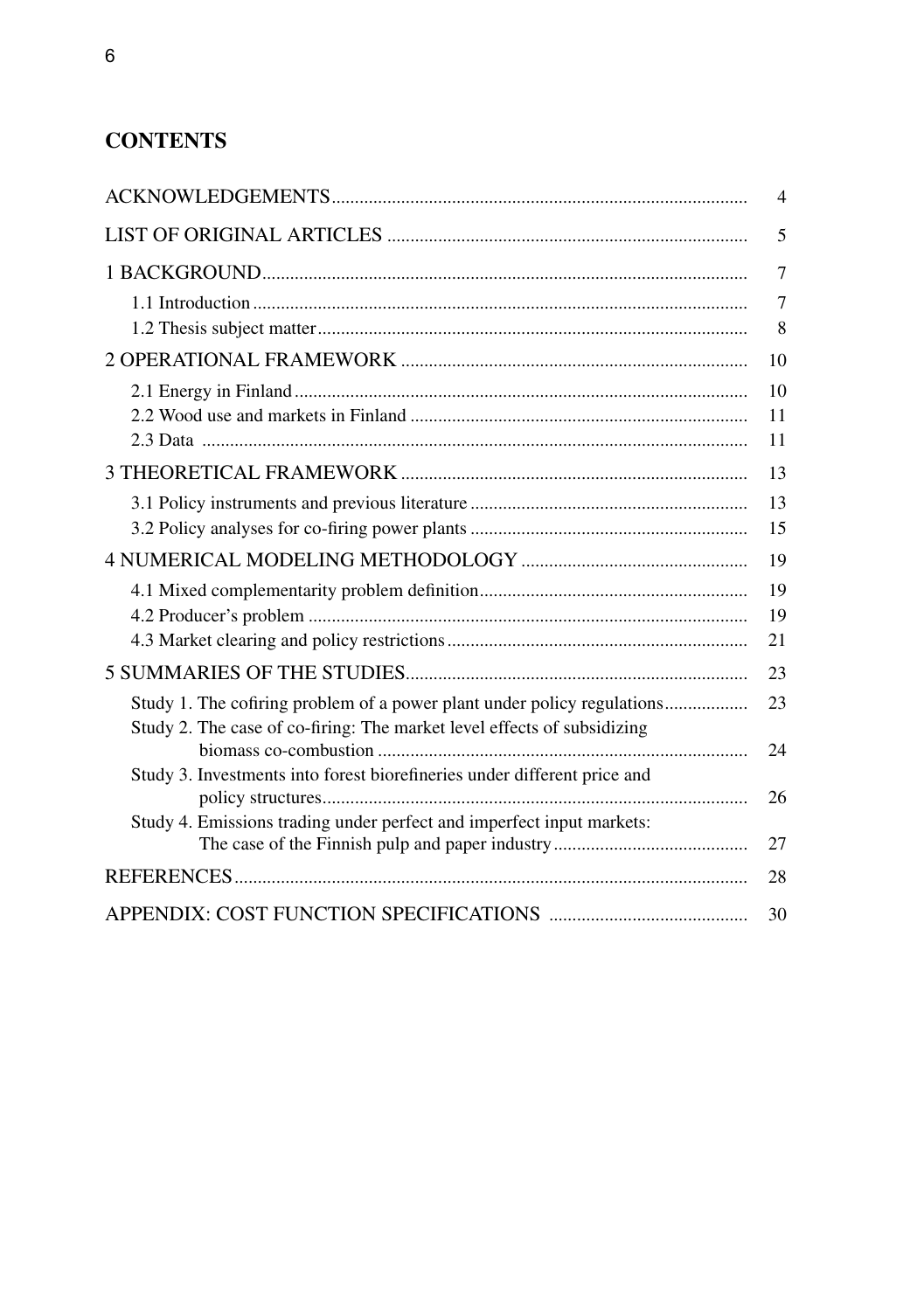# **1 Background**

# **1.1 Introduction**

The concern of climate change has led to major changes in energy and climate policies on national, regional and global levels in the last decades. One of the most ambitious climate policy measures has been the initiation of the European Union's emissions trading scheme (EU ETS). In energy policy, the trend of the last decades has been to increasingly promote the use of renewable energy. Climate and renewable energy policies have multiple impacts on industries. For example, the fuel choice of energy production, the input and output prices, the output levels and production structure might be affected by the policies. Also, when considering different policies for promoting renewable energy use, the impacts and costs between different policies can vary. In this dissertation, current issues concerning forest and energy industries and climate and renewable energy policies are examined.

The forest industry is unique when it comes to climate and renewable energy policies. This sector produces both energy and other products, such as pulp and paper. Therefore, the forest industry is closely linked to the energy sector. In fact, the forest industry can use the same input, namely wood, both for energy and industrial production. Thus, climate and energy policies have multiple impacts on the sector, but the impacts of the policies are not always evident.

Both climate policies and policies promoting renewable energy use are aimed at increasing the share of renewable resources in energy production. One of the issues that have been discussed in the context of climate end energy policies is the co-firing of solid fossil fuels and biomass in the existing power plants. Co-firing is seen as a cost-efficient way to increase renewable energy production, since no new investments are needed for the production capacity. Co-firing is thus considered a medium-term solution for decreasing carbon dioxide emissions in countries with substantial biomass resources. However, there is a concern that these policies might also increase the profitability and lengthen the lifetime of existing coalfired power plants. Thus, the efficiency and carbon intensity of energy production might not improve as a result of promoting co-firing.

Co-firing production is different from other forms of renewable energy production, since the producers can decide on a fuel-mix between fossil and non-fossil renewable fuel, and only the use of the renewable fuel accounts for renewable energy production. Climate policies decrease the profitability of fossil fuel inputs, while policies promoting renewable energy use increase the profitability of renewable inputs. Since there are technical issues concerning the fuel-mix in co-firing power plants, the fuels are not perfect substitutes in the traditional sense. This may have an impact on the relative effectiveness of the policies promoting renewable energy use, when they are aimed at the use of biomass in co-firing. For example, the effects of a feed-in tariff and a feed-in premium on the fuel choice of a co-firing power plant might differ.

The production of liquid biofuels from biomass in second generation biorefineries is one of the key issues of the renewable energy question. Some pulp and paper plants are likely to be transformed into biorefineries, producing liquid biofuels together with their traditional pulp, paper, electricity and heat production. There has been discussion on many alternative policy designs to induce investments into second generation biofuel production, and one can expect that the cost-effectiveness and indirect impacts of these policies vary. There are also concerns related to promoting liquid biofuel production. The reason is that biomass resources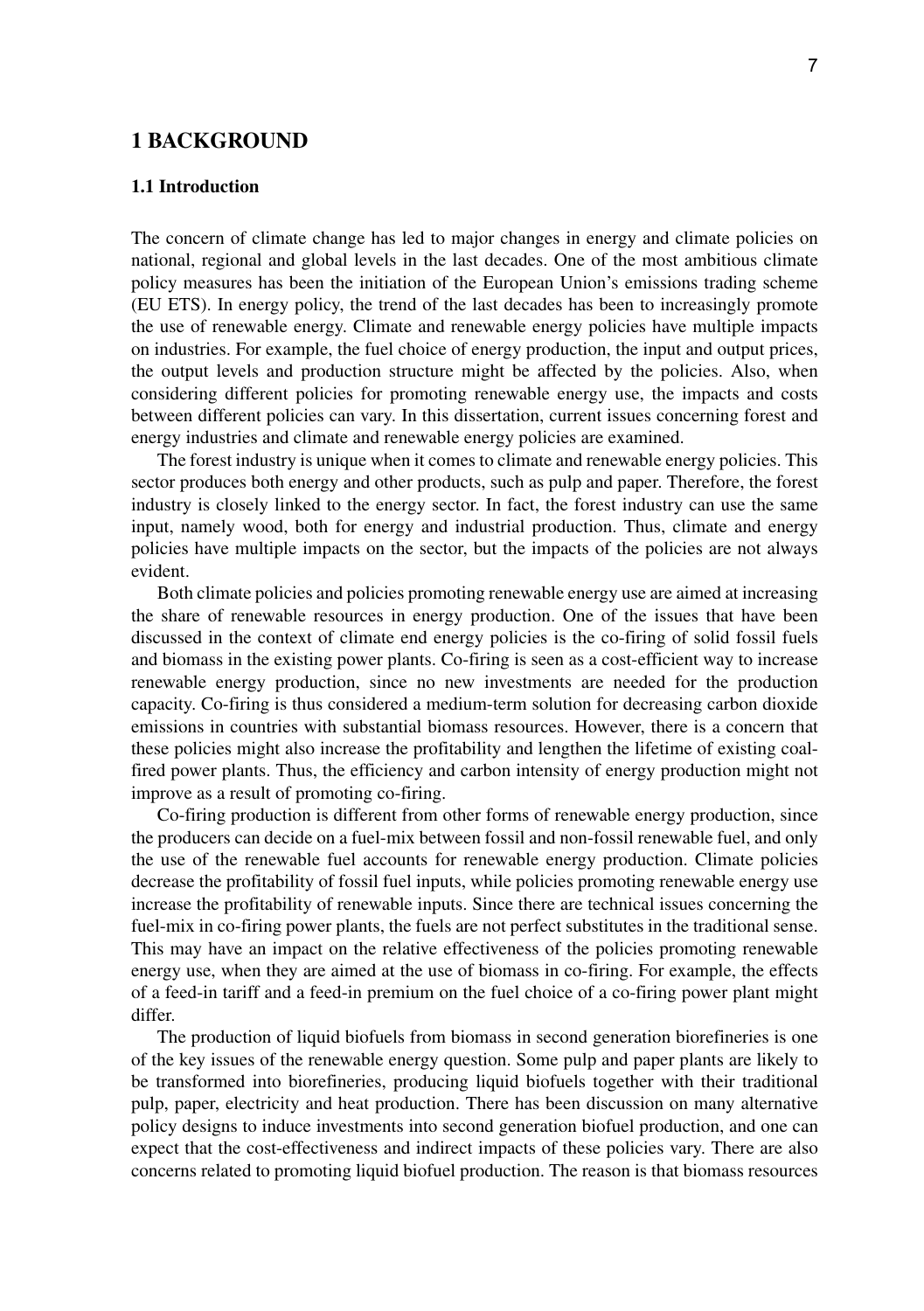are scarce and thus an increase in liquid biofuel production may reduce biomass use in other energy production.

The impacts of emissions trading on the pulp and paper industry are diverse. First, emissions trading has an impact on the fuel use of the industry: fossil fuels are replaced by wood and this increases the demand for wood in the sector. Second, as a consequence of emissions trading, the wood and energy prices increase and thus the pulp and paper production decreases. This, in turn, lowers the demand for wood in the sector. These impacts may vary according to the input market (i.e. wood market) competition structure of the sector.

#### **1.2 Thesis subject matter**

In four separate studies, this dissertation examines the impacts of energy and climate policies on the energy and forest sectors. In climate policy, the focus is on emissions trading, and in energy policy the dissertation focuses on the promotion of renewable forest-based energy use. In two studies, the interaction of these policies is also studied. In the numerical models of this study, new renewable energy, needed to fulfil the policy requirements, is produced based on forest-based raw materials or wind. The energy outputs include electricity, heat and liquid biofuels. The objective of this dissertation is to find out and measure the impacts of climate and energy policies on the forest and energy sectors. The impacts on industrial and energy production, wood supply, prices, fuel use and  $CO_2$  emissions are studied. Also, the direct support costs arising from different policies promoting renewable energy are compared in the dissertation.

The study relies on empirical numerical models that are based on microeconomic theory. The models are partial equilibrium market models that give a bottom-up description of the markets under scrutiny. Unlike many other economic models, the technical and physical reality of the production processes is modeled in detail in the studies of this dissertation. The modeling specifications presented in the first study operate as the basis for all the models used in the other studies. Certainly, the models can never give a perfect representation of reality, but they can be used to study the direction, and to some extent the magnitude, of the policy effects and also to compare the costs related to different policy measures.

The separate studies focus on co-firing of wood biomass and fossil fuels, liquid biofuel production in the pulp and paper industry, and the impacts of climate policies on the pulp and paper sector. The topics of the four studies all include both energy and forest sector-related issues.

- **Study I** examines how energy and climate policy measures promote an increase in the use of wood biomass in co-firing power plants. Two representative plants are used as examples. The climate policy measure studied is emissions trading and the policies promoting renewable energy use are a feed-in tariff and a feed-in premium for wood use in energy production.
- **Study II** compares four renewable energy policy cases based on different combinations of policy strategies and instruments. The strategies differ in respect of the wood biomass co-firing subsidization and the instruments are a feed-in tariff and a renewables subsidy. The results for all four energy policy cases are calculated for different emission permit prices. The partial equilibrium market model includes all the Finnish electricity and combined electricity and heat producers.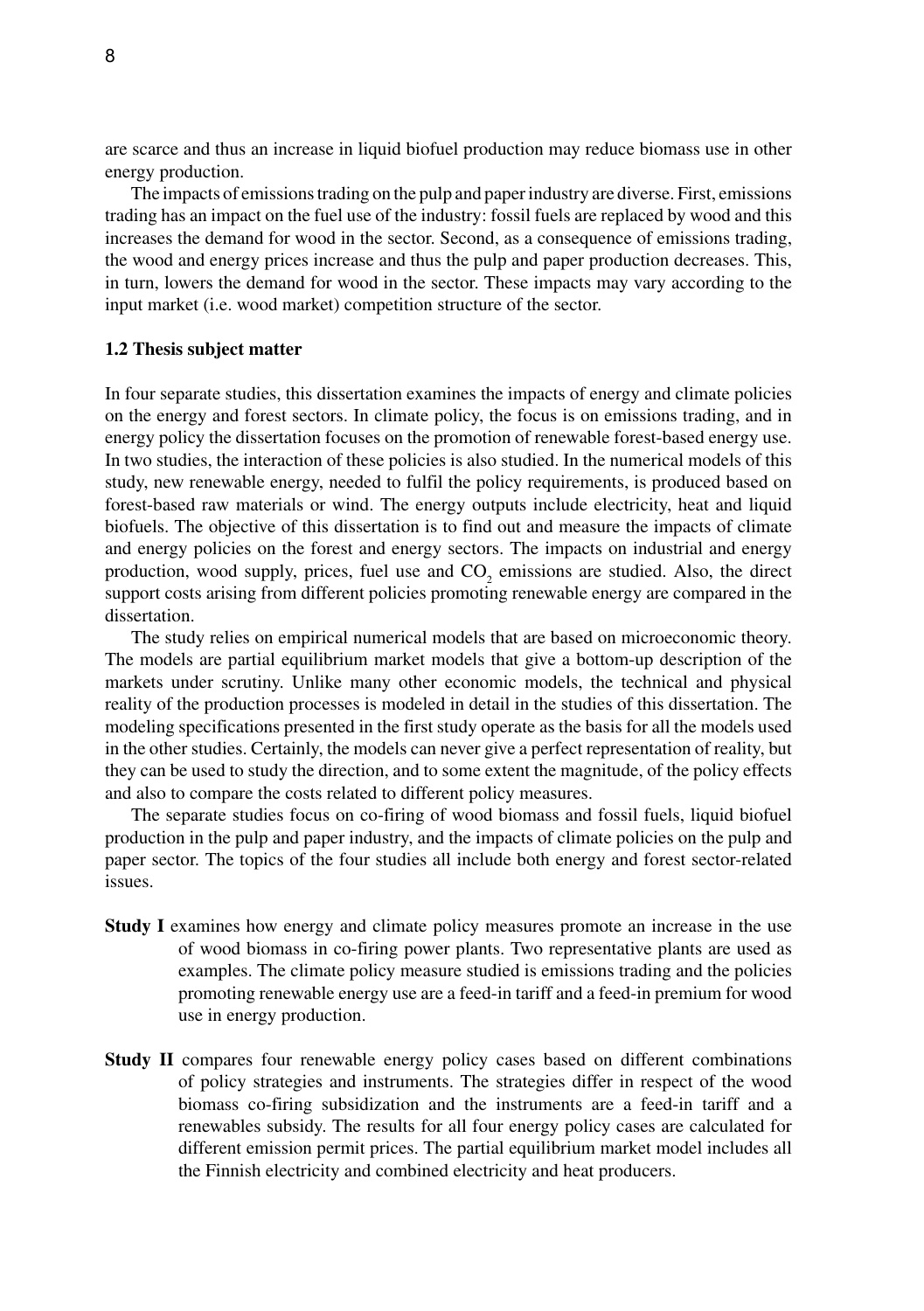- **Study III** investigates the possibilities of liquid biofuel production at Finnish pulp and paper plants. Three policy measures inducing the biofuel production unit (biorefinery) investments are compared. The partial equilibrium market model includes all Finnish pulp and paper plants and the related electricity, heat and biofuel production.
- **Study IV** examines the effects of emissions trading on the pulp and paper industry under two wood market competition structures: perfect competition and Cournot oligopsony. The impacts on pulp, paper and energy production, as well as on wood markets, are studied. The partial equilibrium market model includes all Finnish pulp and paper plants and the related electricity and heat production.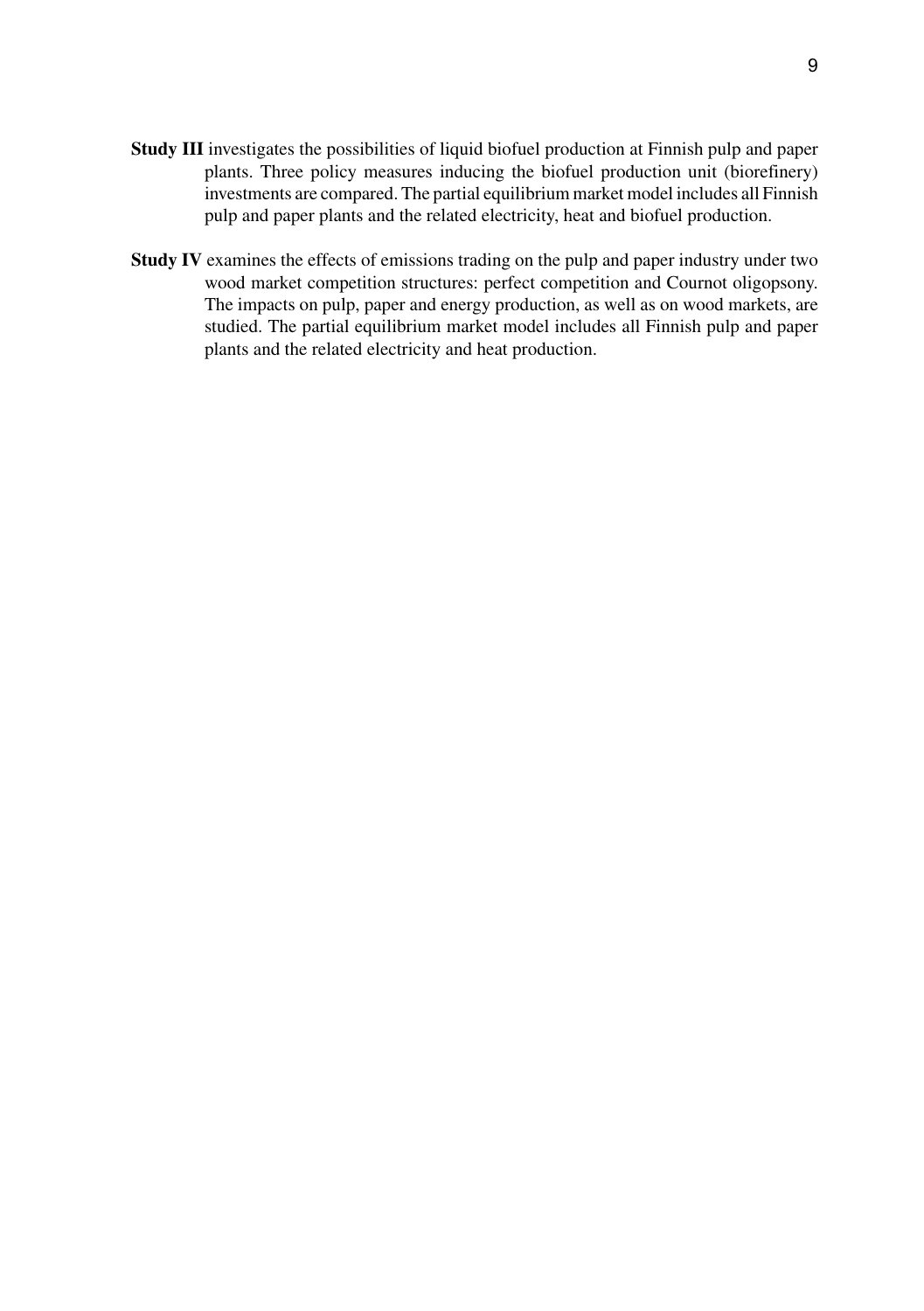# **2 Operational framework**

# **2.1 Energy in Finland**

As with other Member States, the framework of Finnish energy and climate policies is decided at the EU level. The European Union has set a binding target for renewable energy consumption: at least 20% of gross final energy consumption must be met by renewable energy by 2020 (EC 2008). Moreover, binding national targets for each EU Member States were given. For Finland, the increase in the use of renewable energy is almost 10 percentage units from the 2005 level (i.e. from 28.5% to 38%). Up to 2010, the increase in the use of renewables has not occurred: indeed the share of renewable sources in final energy consumption was only 26% in 2009 (Finnish Forest Research Institute 2010). Therefore, new policy measures to promote renewable energy are needed to reach the target. Finland has not been one of the pioneers in initiating policy schemes for renewable energy. In fact, Finland (together with Malta) is one of the last EU Member States to introduce a feed-in law or green certificate systems for renewable energy promotion. In addition to the requirement level of renewables of the final energy consumption, the European Union requires that at least 10% of the consumption of liquid transportation fuels should be covered by non-fossil energy by 2020 in each Member State.

The total energy consumption in Finland was 371 TWh in 2009. The most important energy source was oil products, 93 TWh. Wood-based fuels were the second most important energy source (total 74 TWh). The use of wood-based fuels was divided into the use of black liquor and other concentrated liquors in the forest industry (32 TWh), wood use in heat and power plants (26 TWh) and small-scale combustion of wood (16 TWh). The other energy sources include nuclear (68 TWh), coal (43 TWh), natural gas (38 TWh), peat (19 TWh), hydropower (13 TWh), wind power (0.3 TWh) and other (11 TWh). Electricity imports accounted for 12 TWh. Finland's greenhouse gas emissions were 70.1 million tonnes  $CO<sub>2</sub>$  equivalent in 2008. The forest industry is a major electricity consumer in Finland. The electricity consumption of this industry in 2009 accounted for 23% of Finnish electricity consumption (19 TWh). The industry itself produced 46% of its electricity consumption and the rest was bought from outside (Finnish Forest Research Institute 2010).

Finland is a part of Nord Pool electricity markets together with Sweden, Norway and Denmark. Nord Pool is considered one of the most competitive power markets globally. In competitive power markets, merit order ranks the production technologies so that the technologies with the lowest marginal costs (i.e. hydro) are the first ones to fulfill the electricity demand. Thus, the electricity supply curve can be characterized as a step function. The electricity market price is determined by the marginal production costs of the marginal technology. The merit order of the production technologies might change due to climate policy. For example, emissions trading can make technologies that use natural gas more profitable than coal-based ones and thus change their merit order (Sijm et al. 2005).

Since Finland is a northern country, the demand for heat is high. Therefore, combined heat and power (CHP) technologies are widely used and well advanced. The share of electricity produced by CHP is about 35% in Finland. The Finnish CHP production technologies yield high energy-efficiency rates (often 90%) (VTT 2007). The co-firing of fossil and renewable fuels is viable especially in fluidized bed combustion boilers (FBC) producing CHP with high energy efficiency. Peat is typically burned in FBC plants in Finland and thus the use of peat could be at least partly replaced by wood-based fuels in the existing plants. The use of co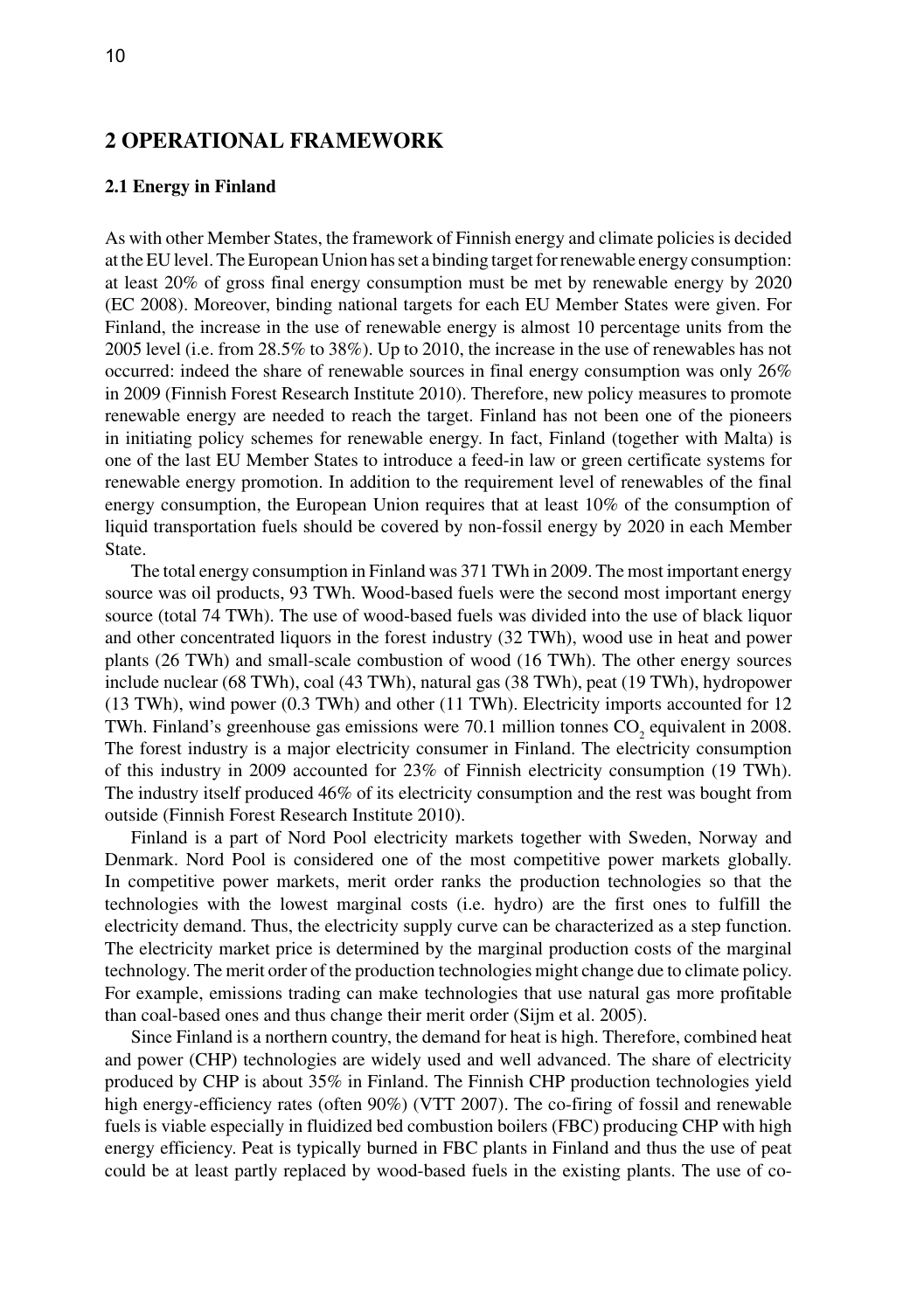firing in Finland is very different from that of, for example, Great Britain, where co-firing is utilized in old coal plants with low energy efficiencies.

Finland has set binding renewable energy targets that require changes in Finnish energy policy. To fulfil these targets, the promotion of renewable energy is needed. The increase in renewable energy production in Finland will be mostly covered by an increase in the use of forest-based raw materials in energy production (Ministry of Employment and the Economy 2010). The use of forest chips is expected to grow notably; the target is to increase the consumption from 6 TWh in 2005 to 25 TWh in 2020. In 2009, the use of forest chips was about 11 TWh.

#### **2.2 Wood use and markets in Finland**

Forests are a remarkable natural resource in Finland, forestry land accounts for about 86% of Finnish land area. Forests are also a notable income source for a large proportion of Finnish people. Privately owned forests make up about 60% of the forestry land area and there are over 700 000 private forest owners in Finland. The commercial roundwood removals in 2009 were about 41 million  $m<sup>3</sup>$ , of which the share of private forests was 77%. The rest of the removals were made in forests owned by forest industries and the state. The major wood user in Finland is the forest industry, i.e. pulp and paper, sawmilling, board and veneer industries. The use of roundwood was about 60 million  $m<sup>3</sup>$  in 2009, of which the forest industry used almost 87%. The use of imported wood in the forest industry was around 7 million  $m^3$ . The pulp and paper industry used about  $31$  million  $m<sup>3</sup>$  of roundwood in 2009 (Finnish Forest Research Institute 2010).

In addition to the wood use in the forest industry, wood is also utilized as a fuel in energy production. Indeed, in the last years, wood use has increased mostly in energy production. Heating and power plants used 13.5 million  $m<sup>3</sup>$  of wood in 2009. This can be divided into forest chips  $(5.4 \text{ million m}^3)$ , bark  $(5.4 \text{ million m}^3)$ , industrial chips  $(0.8 \text{ million m}^3)$  and other  $(0.5 \text{ million m}^3)$  (Finnish Forest Research Institute 2010). The government has set a target of 12.5 million  $m<sup>3</sup>$  annual use for forest chips in Finland until 2020. The target is very ambitious when compared to the expected technical and economic potentials (e.g. Pöyry 2007 and 2009, Laitila et al. 2008). Meeting the targets will most likely require collection and harvesting of the raw material of forest chips, i.e. forest residues and small trees and stumps, even from costly forest sites. Additionally, since the supply of forest chips is scarce, and the forest industry is suffering from structural change, the use of pulpwood in energy production might become an issue within this decade.

Since the Finnish pulp and paper industry includes only a few producers and the number of forest owners is substantial, it is possible that the industry will have market power in the wood markets. Indeed, the studies on the wood-market structure of the Finnish and Swedish markets show features of imperfect competition, i.e. oligopsony or monopsony (Bergmann and Brännlund 1995; Kallio 2001). These features appear to be particularly strong, if the economy is in recession. During an economic upswing, the wood markets are found to be more competitive.

# **2.3 Data**

The dissertation data was collected from multiple sources and it represents the case of Finland. The Finnish Forest Research Institute provided the data on the wood supply. Statistics Finland and Finnish Energy Industries provided the energy market data, while RISI and the Finnish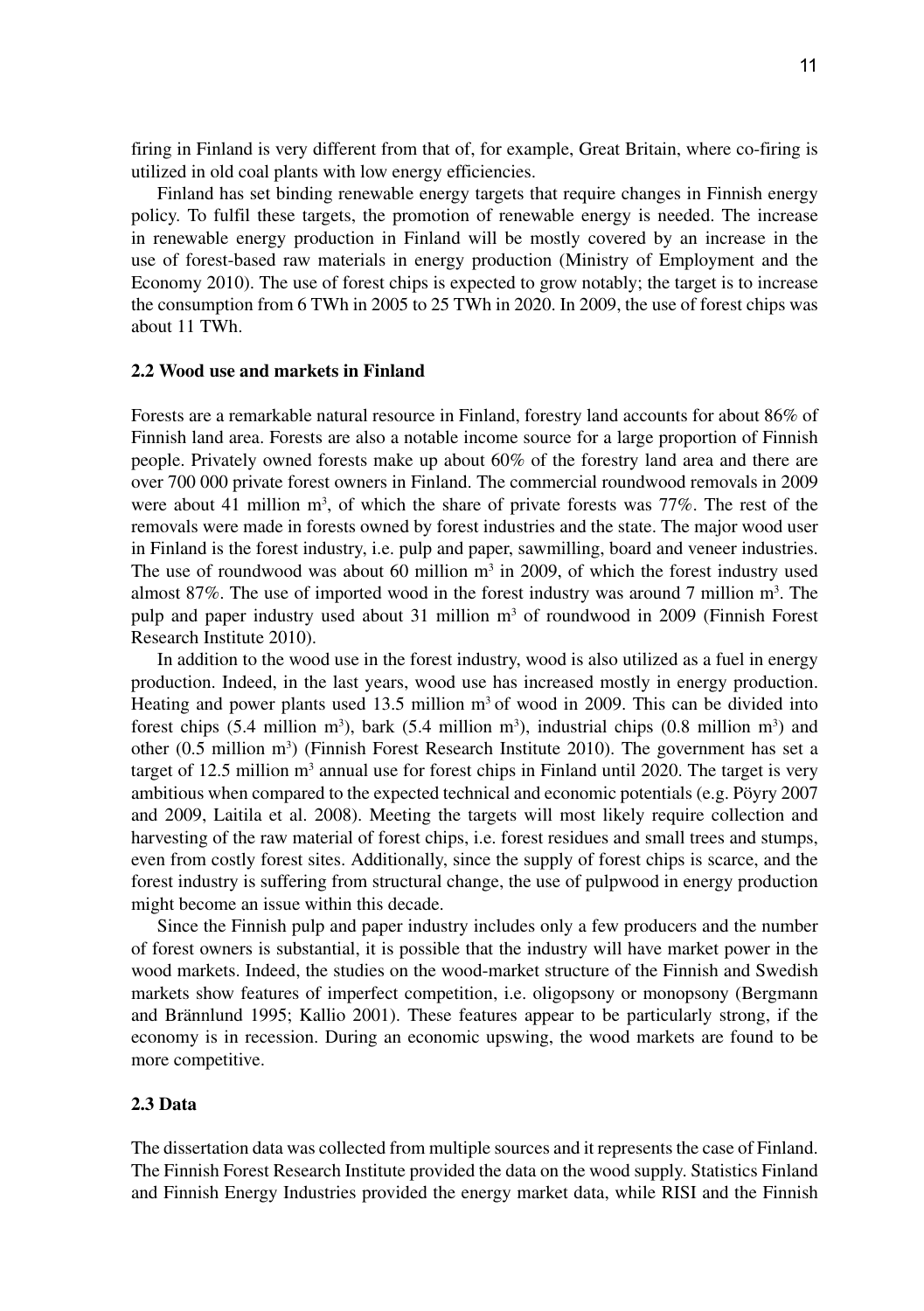Forest Research Institute provided the pulp and paper market data. The models of the two first papers are calibrated for the energy markets in Finland in 2006. The models of the third and fourth paper are calibrated for the energy, wood and pulp and paper markets in Finland in 2008. The data used and the calibrated parameters are provided in detail within each study. We have conducted several sensitivity analyses for each study. The sensitivity analyses have been done for almost all parameters, but with especial interest in the robustness of the results with respect to the calibrated parameters.

The production technology data on energy and pulp and paper production was collected from engineering literature. The main sources for the energy technologies are Flyktman and Helynen (2004), Savolainen (2001) and Larson et al. (2006). The pulp and paper technology data was mainly collected from Gielen and Tam (2006) and Carlson and Heikkinen (1998). The production capacities were taken from the production unit level and the environmental reports of the energy and pulp and paper companies were used here. The price data came from market information on the wood, electricity, heat, pulp, paper, fuel and carbon markets.

The main difference between the models in this thesis and other partial equilibrium energy market models is the cost function specification of co-firing power plants (see also the Appendix). The co-firing power plants are burning peat or coal with biomass (namely, wood). We assume that there is a technically optimal fossil-biomass fuel-mix that minimizes the joint emissions control and corrosion costs. This assumption is based on the fact that biomass prevents the sulphur emissions of fossil fuels and fossil fuel alleviates the corrosion costs caused by biomass. Co-firing is especially optimal when wood and peat are used together (e.g. Hustad et al. 1995, Orjala et al. 2008). The calibrated optimal wood share is 0.0-0.7, depending on the combustion technology and fuels.

In all four studies, wood is the input with the most interest. Transportation costs are a significant part of the costs in the wood supply chain. Thus, the transportation costs are modeled in a quite detailed way. The convex transportation costs are assumed to increase as a square root of wood use. It is assumed that transport costs grow linearly with the distance of the wood delivery and that the wood sources are evenly scattered. Thus, the more that wood is demanded within a plant, the further from the plant the wood is collected from, but the distance grows only in the square root of input use. Therefore, the specification is based on geometry (see also the Appendix). The transportation cost parameter has been calculated from the data provided by Pöyry Energy (2007) and Ranta (2004).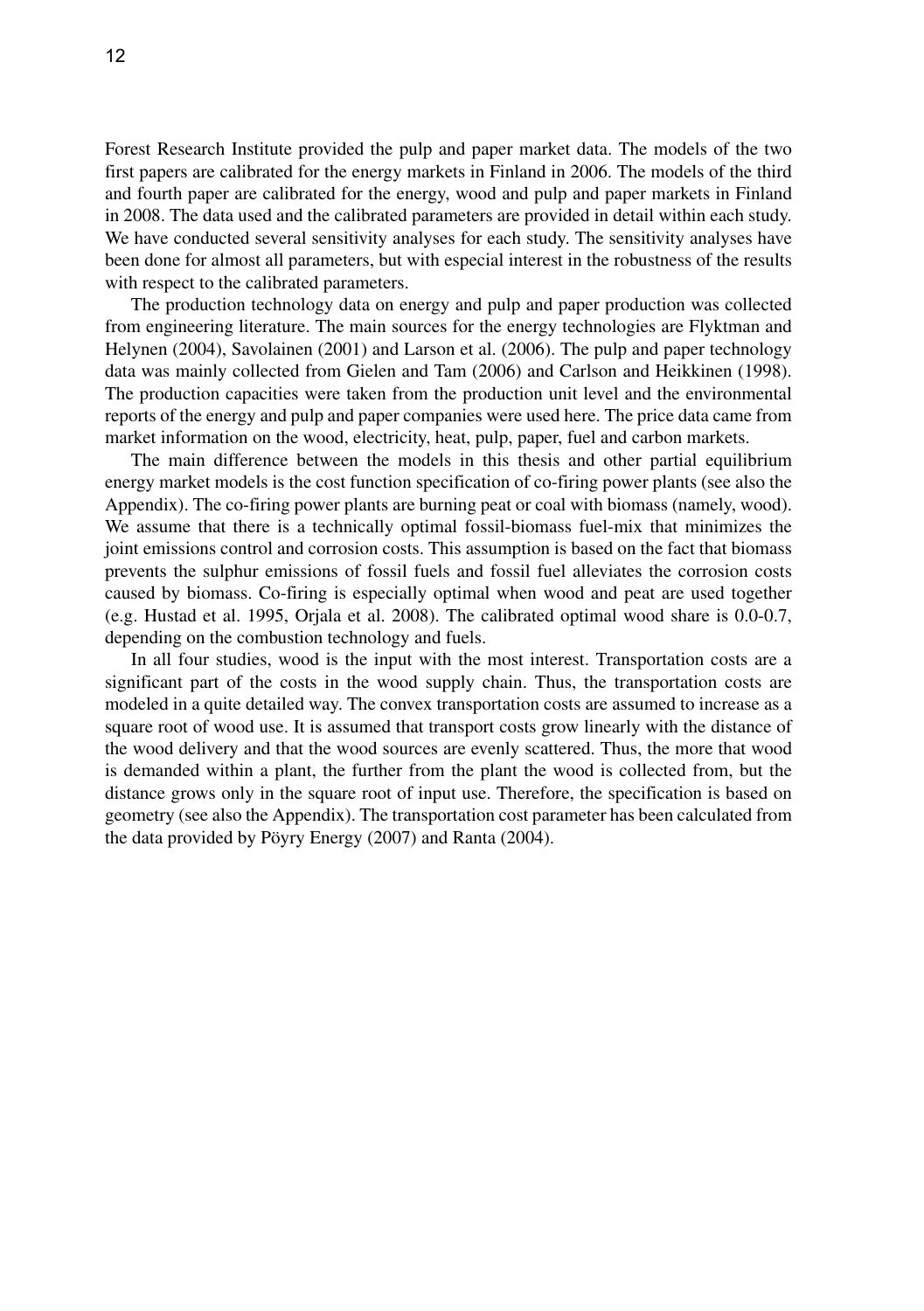# **3 Theoretical framework**

## **3.1 Policy instruments and previous literature**

Renewable energy sources have been found to have many advantages over fossil fuels and nuclear power. In contrast with fossil fuel use, renewable energy use contributes to the preservation of public goods, namely, clean air and climate stability. Because these public goods are non-excludable and non-rival, private actors do not have an incentive to invest in them. Therefore, government intervention in the form of policies promoting  $RES-E<sup>1</sup>$  is needed to foster renewable energy. Another reason for RES-E policies is that renewable energy is in an unfavourable position in comparison with fossil fuels and nuclear power, because the technology is still, in many ways, immature. RES-E policies are needed to help bring renewable energy to the markets, because once a new technology has been adopted, it becomes more efficient (Menanteu et al 2003). Renewable energy has also been promoted, for example, for reasons of energy supply security and domestic employment. In this dissertation, the motivation for the increase in renewable energy production is exogenous: the renewable energy targets are fixed. We study how to achieve these targets and what are the consequences of different policy strategies and instruments when increasing renewable energy production.

The most common renewable energy promotion schemes in EU Member States are feed-in laws. 21 EU countries have feed-in laws for renewable energy (Fouquet & Johansson 2008). There exists two feed-in laws: feed-in tariff (FIT) and feed-in premium (FIP). Feed-in laws are mostly used to increase the consumption of renewable energy sources in electricity production. Basically, they create an RES-E demand that otherwise would not exist, at least at the same level, and they make RES-E production more profitable. The most common feed-in law is a guaranteed long-term minimum price  $(\text{\ensuremath{\mathfrak{C}MWh}}_\text{e})$ , i.e. feed-in tariff, for generating electricity with renewable resources. Electric utilities are obligated to purchase RES-E at a tariff price that is determined by the regulators. The idea of FIT is that when electricity producers are assured of a certain long-term minimum price, they are encouraged to invest in immature renewable energy technologies. FITs also provide long-term financial stability to electricity producers and level the volatility and seasonal differences of energy markets. One important feature of FITs is that they can be designed individually for each renewable energy source or technology. That increases the flexibility of FITs, but it can also increase the control costs of a FIT scheme (Lesser & Su 2008; Menanteu et al. 2003).

A feed-in premium is a price that the RES-E producer receives on top of the market price. In this sense, FIP is a more market-based tool than FIT (Muñoz et al. 2007). There are also multiple renewable energy subsidies that give the producers an incentive for renewable energy production equivalent to a feed-in premium. These include a renewables subsidy and production subsidy. In the producers' decisions-making, the above-mentioned policies are all identical to a feed-in premium, but there might be differences in the financing of the policy scheme. In Figure 1, the basic characteristics of FIT and FIP are shown. Both mechanisms increase the price of electricity for RES-E production and thus the supply of RES-E increases.

Lesser and Su (2008) bring out the fact that a feed-in tariff and premium have some similarities. First, both mechanisms guarantee an electricity price that is above the market price. Second, it is inefficient to assure a minimum price forever, so feed-in laws usually have a time limit. Third, the feed-in mechanisms normally have some technological improvement incentives, which make investments profitable. Feed-in tariffs and feed-in premiums are

<sup>&</sup>lt;sup>1</sup> RES-E means electricity that is produced by renewable energy sources.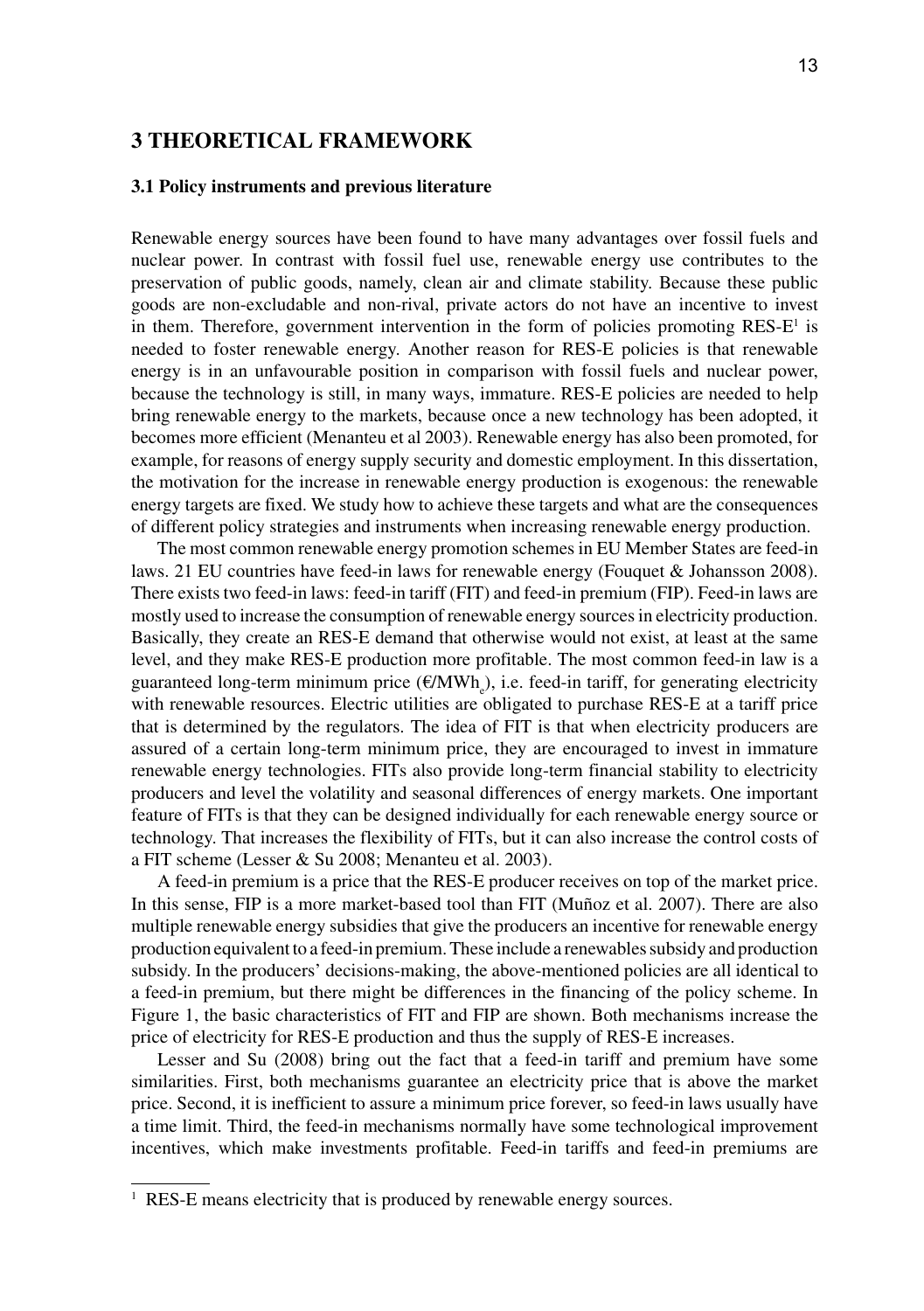usually paid by electricity utilities. Electricity utilities add the extra price to consumer prices, so the real income transfer is from consumers to RES-E producers.

The major difference between the two feed-in mechanisms is the impact of electricity price change on the RES-E production decision. Figure 2 shows that in the case of FIT, an increase in the electricity price does not give an incentive to increase RES-E production, since the tariff price is fixed. However, in the case of FIP, an increase in electricity price also increases the profitability of RES-E production. Thus, RES-E production also goes up. Since emissions trading leads to an increase in electricity price, this difference between the mechanisms is also important, when considering the interaction between renewable energy and climate policies.

Policies promoting renewable energy have some similarities with climate policy, since they both aim at decreasing greenhouse gas emissions. Therefore, the interaction between these policies is an interesting research question. Theoretical considerations of the interaction between emissions trading and the promotion of renewable energy include, for example, studies by Abrell and Weight (2008), Jensen and Skytte (2003) and Linares et al. (2008). Fischer and Newell (2008) construct a numerical partial equilibrium model to find an optimal policy for climate mitigation. They conclude that due to the knowledge spillovers, the optimal policy includes a portfolio of different policies. In contrast, Böhringer et al. (2009) use the general equilibrium (CGE) model PACE to study the interactions between the EU ETS and the promotion of renewable energy. They find that if the policy target is only to decrease GHG



Figure 1. Feed-in tariff (left) and feed-in premium (right).



**Figure 2.** Feed in tariff (left) and feed-in premium (right) and electricity price.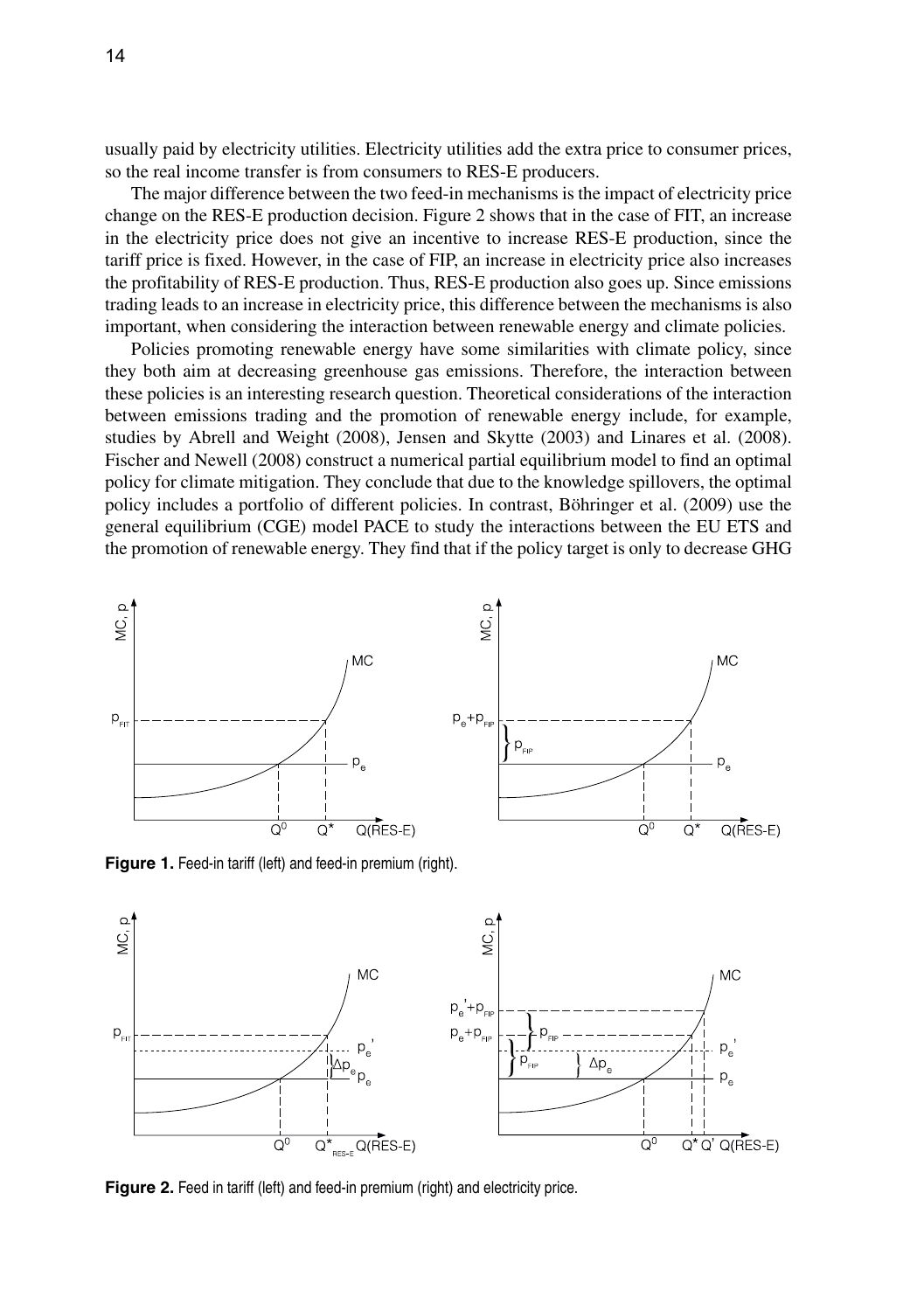emissions, the use of both climate and energy policy instruments yields higher costs when compared to only using climate policy instrument (EU ETS).

However, in all of the previous studies, the production of energy from renewable and fossil-fuel sources has been separated. Nevertheless, the co-firing of solid fossil fuel and renewable fuel in the same boilers is a very important issue in increasing renewable electricity production (Baxter 2005, Hansson et al. 2009). Lappi et al. (2010) have studied the optimal fuel-mix choice in co-firing power plants under emissions trading, but they did not examine RES-E policies.

#### **3.2 Policy analyses for co-firing power plants**

#### *Assumptions*

The co-firing power plants are at the core of this dissertation: all four models include co-firing heat and power production with an endogenous fuel-mix choice. The plants can encounter both climate policy and policies promoting renewable energy in their decision-making. The policy instruments analyzed here are the emissions price, feed-in tariff and feed-in premium. The theoretical model presents a co-firing electricity producer using renewable fuel *z* and *η* fossil fuel *x*. Some assumptions are made. First, electricity is produced using energy efficiency of the energy conversion process, thus the two inputs are perfect substitutes in production. The output level of the plant is  $y = \eta(x+z)$ . This represents the physical realism of the process. However, there might be slight differences in the energy efficiency depending on the fuel mix, but these are negligible (Baxter 2005, Flyktman and Helynen 2004).

Second, the costs are assumed to be convex  $c(x,z)$ , i.e.  $c_x > 0$ ,  $c_z > 0$ ,  $c_{xx} > 0$ ,  $c_{xz} > 0$ .<sup>2</sup> In the four studies of this dissertation, the costs of the co-firing producer include direct fuel use costs, co-firing costs, and capacity costs. The specification of the costs structure is complex, since it replicates the physical realism of the co-firing process and this implies that the fuels are not perfect substitutes in the traditional sense. The actual cost functions used in the studies fulfil the assumptions of the above-mentioned cost function in all cases except one: if the plant is not utilizing its full capacity. However, this is very unlikely: usually the plants are operating at full capacity or they are not operating at all (see Appendix for proof).

Third, ethe use of renewable fuel is assumed to be emissions neutral and the use of fossil fuel is assumed to cause carbon dioxide emissions.<sup>3</sup> Therefore, the emissions of the producer are  $e = \varepsilon x$ , where  $\varepsilon$  is the emission factor of fuel x. The producer has to pay the emissions price *q* for each unit of emissions it causes. The emissions price can be interpreted as an emissions permit price or emissions tax. The emissions price impacts electricity price (Sijm et al. 2005). The change in the electricity price can be stated as  $\Delta p_e = qIL$ , where  $p_e$  is the electricity price. The denotation  $I$  is the carbon intensity of a marginal production plant in the electricity markets, i.e. the carbon intensity of the production technology determining the

electricity market price. Thus,  $I = \frac{\overline{\varepsilon}}{\overline{n}}$ , where  $\overline{\varepsilon}$  is the emissions factor and  $\overline{\eta}$  the energy

efficiency of the marginal technology. The level of the pass-through of the carbon costs is *L*. Therefore, the electricity price that the producer receives is  $p_e = p_e^0 + qIL$ , where  $p_e^0$  is the electricity price, when the emissions price is zero, i.e. pre-policy electricity price.

<sup>&</sup>lt;sup>2</sup> It is also assumed that  $c_{\rm z} > c_{\rm xz}$  and  $c_{\rm x} > c_{\rm xz}$ .

<sup>&</sup>lt;sup>3</sup> This assumption is in line with EU policy (EU ETS).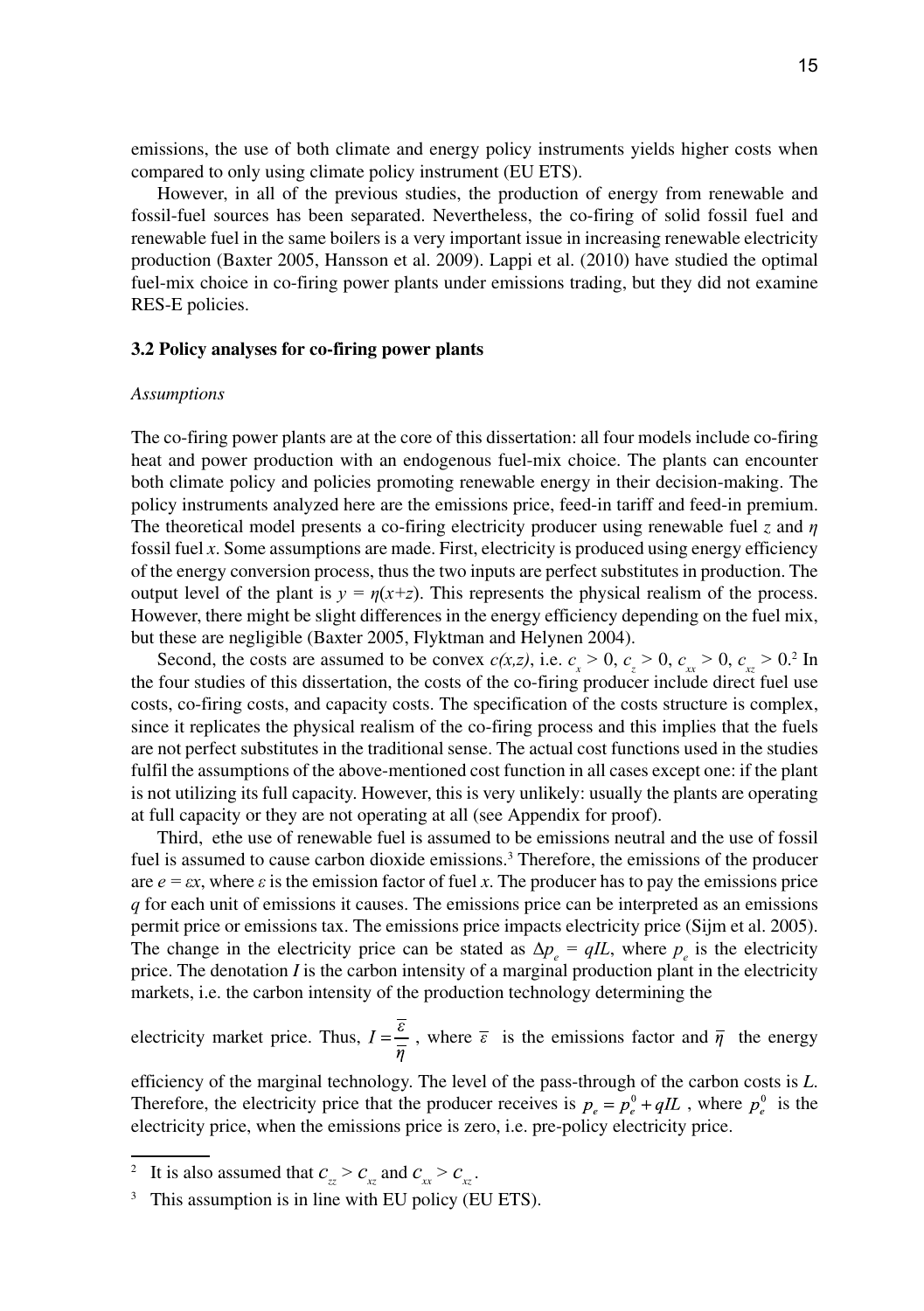# *Feed-in tariff*

The co-firing producer receives the electricity price  $p_e$  for each unit of output produced by fossil fuel and the feed-in tariff  $p_{\hat{r}}$  for each unit of output produced by renewable fuel. It is assumed that the feed-in tariff is always at least as high as the electricity price, i.e.  $p_{\theta} \geq p_{\theta}$ . The profits of the producer are thus

$$
\pi(z,x) = \left(\frac{x}{x+z}(p_e^0 + qLI) + \frac{z}{x+z}p_{\beta i}\right)\eta(x+z) - c(x,z) - q\epsilon x
$$
 (1)

After some manipulation, the first-order conditions can be expressed as:

$$
(p_e^0 + qLI)\eta = c_x - q\varepsilon \tag{2}
$$

$$
p_{\scriptscriptstyle{fit}}\eta = c_z \tag{3}
$$

Thus, in the optimal input choice, the marginal costs and benefits of the fuels used must be equal.

We next employ comparative statics to examine how the key exogenous variables impact the optimal production choices. The determinant of the Hessian matrix of the maximization problem is  $\Delta = c_{z}c_{rr} - c_{rr}^2 > 0$ . The comparative statistics of the pre-policy electricity price  $p_e^0$ and fuel used yield

$$
\frac{dz}{dp_e^0} = \frac{-\eta c_{xz}}{\Delta} < 0 \tag{4}
$$

$$
\frac{dx}{dp_e^0} = \frac{\eta c_{zz}}{\Delta} > 0 \tag{5}
$$

An increase in the pre-policy electricity price reduces the use of renewable fuel and boosts the use of fossil fuel. The reduction in the use of renewable fuel originates from the substitution of the fuels, i.e. the interaction of the two fuels in the cost function. Equation (4) shows that even if the feed-in tariff price is fixed, the co-firing RES-E producers are affected by electricity price changes in their decision on renewable fuel use. If the producers were producing only renewable electricity (i.e. wind power), the changes in the electricity price would not have an impact on their production decision under the feed-in tariff (as was seen in Figure 2).

The comparative statistics of the fuels used and feed-in tariff price yield

$$
\frac{dz}{dp_{\hat{u}}} = \frac{\eta c_{xx}}{\Delta} > 0\tag{6}
$$

$$
\frac{dx}{dp_{\text{fit}}} = \frac{-\eta c_{xz}}{\Delta} < 0 \tag{7}
$$

As expected, an increase in the feed-in tariff price boosts the use of renewable fuel. At the same time, it reduces the use of fossil fuel. Thus, the feed-in tariff also has an impact on the decision on fossil fuel use.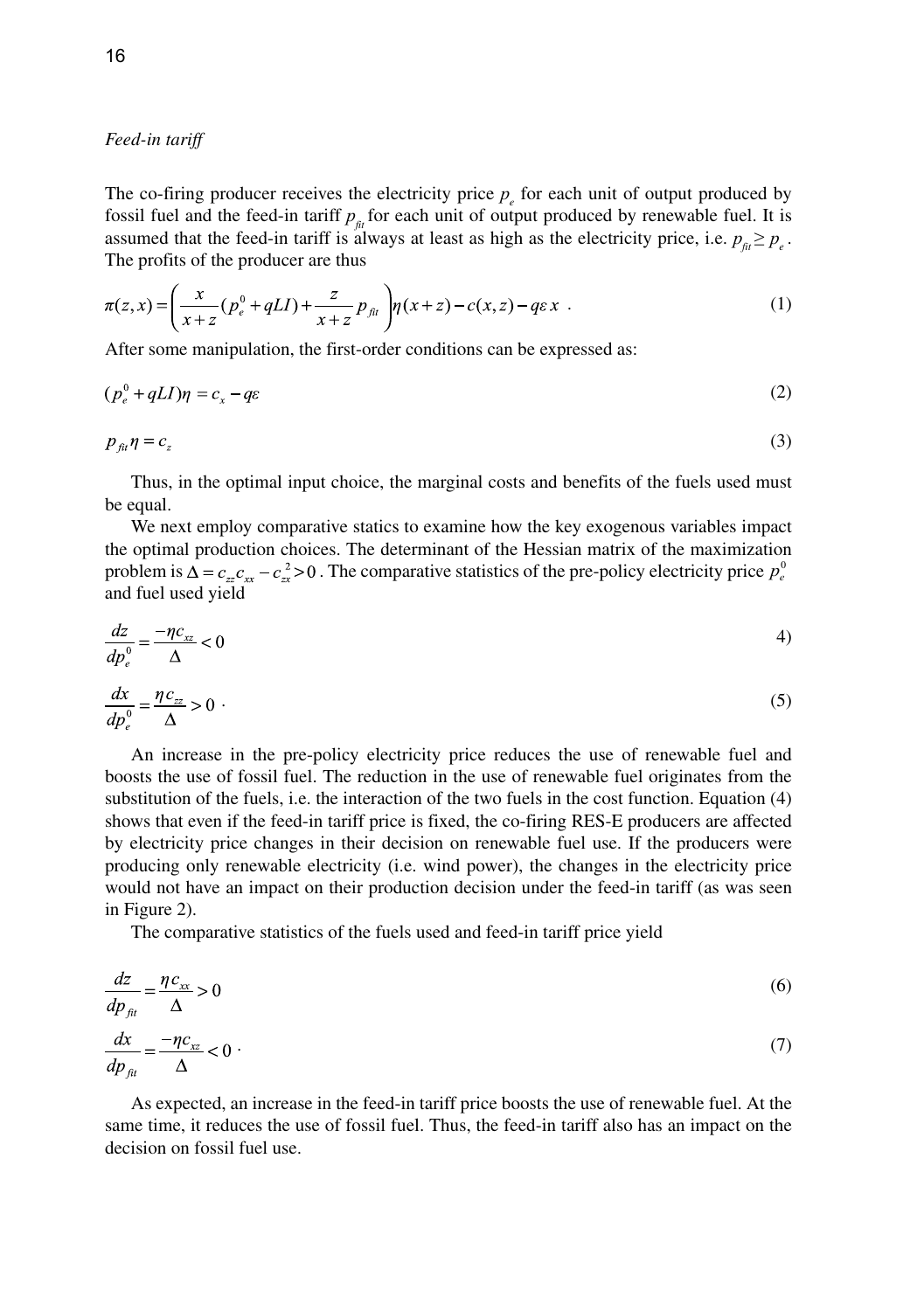The comparative statistics of fuels used and emission price yields

$$
\frac{dz}{dq} = \frac{-(LI\eta - \varepsilon)c_{xz}}{\Delta} < 0, \text{ if } \varepsilon > LI\eta
$$
  
\n
$$
= 0, \text{ if } \varepsilon = LI\eta
$$
  
\n
$$
\frac{dx}{dq} = \frac{(LI\eta - \varepsilon)c_{zz}}{\Delta} > 0, \text{ if } \varepsilon > LI\eta
$$
  
\n
$$
= 0, \text{ if } \varepsilon < LI\eta
$$
  
\n
$$
= 0, \text{ if } \varepsilon = LI\eta
$$
  
\n(9)

The impact of the emissions permit price on the use of the fuels depends on the carbon intensity of the fossil fuel use of the producer, i.e.  $\frac{\varepsilon}{\eta}$  compared to the carbon intensity of the marginal producer times the level of the pass-through of the carbon costs, i.e.  $\frac{\varepsilon}{n}L$ . If the carbon intensity of the fossil fuel use of the producer is higher than the carbon intensity of the marginal technology times the pass-through level ( $\frac{\varepsilon}{\eta} > \frac{\overline{\varepsilon}}{\overline{\eta}} L$ ), the increase in the carbon price boosts the use of renewable fuel and reduces the use of fossil fuel. However, if the carbon intensity of the producer is lower than the marginal carbon intensity times the pass-through level, an unexpected effect occurs. In this case, the increase in the emissions price reduces the use of renewable fuel and boosts the use of fossil fuel. The reason is that in the case of the feed-in tariff, the price of the electricity produced by renewable fuel does not increase when the emissions (and electricity) price increases, since the feed-in tariff is fixed. In turn, when the emissions price increases, the price of the electricity produced by fossil fuel also increases. In such a case, the profitability of fossil fuel use grows. Thus, if a co-firing plant is efficient (i.e. has low carbon intensity), it might be profitable to boost the use of fossil fuel even if the emissions permit price increases, if there is a feed-in tariff for biomass use. Therefore, the impact of the emissions price on the electricity price is an important factor, when considering the effects of climate and energy policies.

# *Feed-in premium*

The producer receives the electricity price  $p_e$  for each unit of output produced. In addition, the producer receives the feed-in premium  $p_{\text{fp}}$  for each unit of output produced by renewable fuel. Thus, the profits of the producer are

$$
\pi(z,x) = \left( p_e^0 + qLI + \frac{z}{x+z} p_{\hat{p}_p} \right) \eta(x+z) - c(x,z) - q\epsilon x \tag{10}
$$

After some manipulation, the first-order conditions can be expressed as:

$$
(p_e^0 + qLI)\eta = c_x - q\varepsilon \tag{11}
$$

$$
(p_e^0 + qLI + p_{\text{fip}})\eta = c_z \tag{12}
$$

The interpretations of the conditions are similar to the case of the feed-in tariff.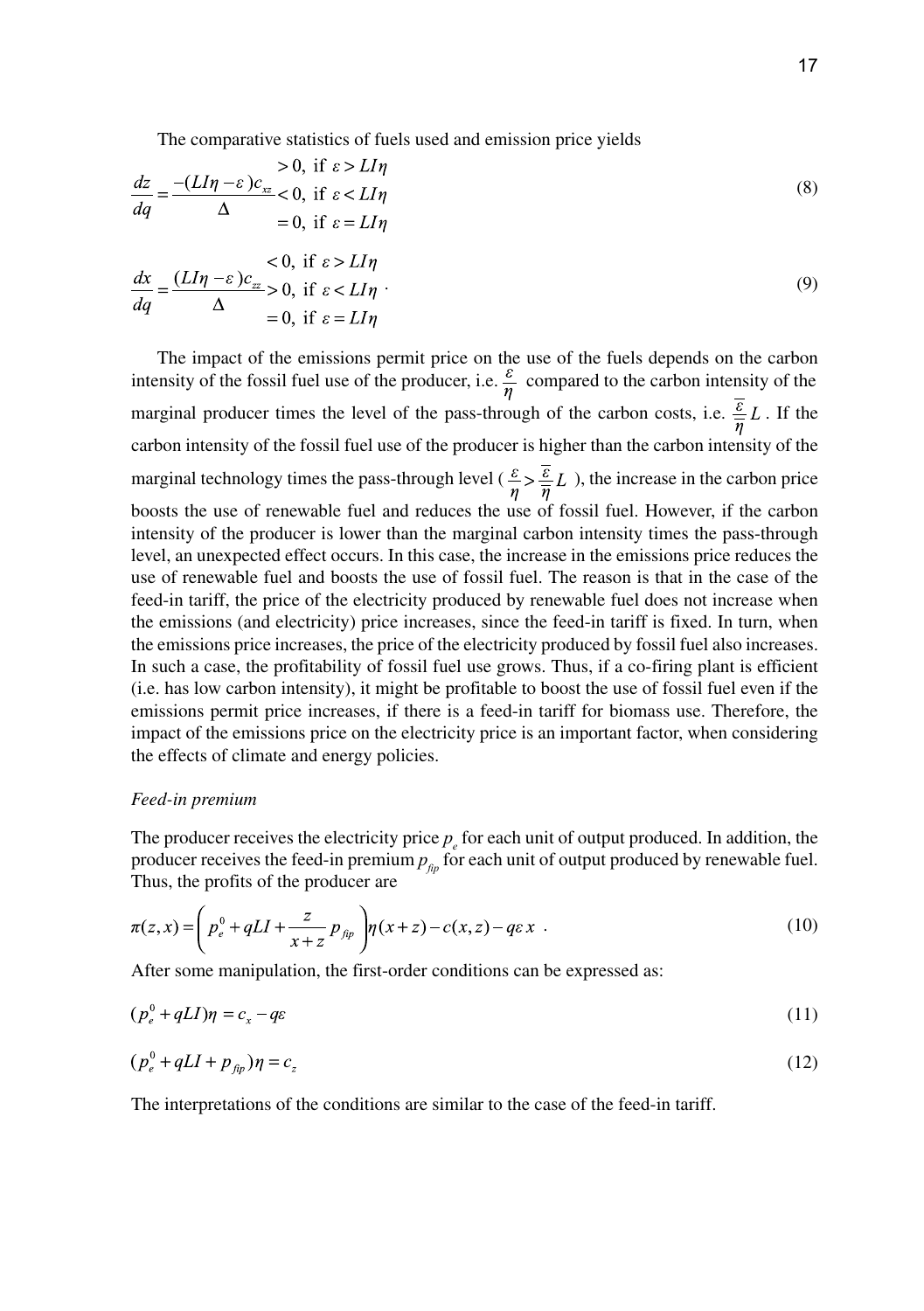The comparative statistics are analyzed for the same parameters as with the feed-in tariff. The determinant of the Hessian matrix of the maximization problem is also here  $\Delta = c_{z}^2 c_{xx} - c_{zx}^2 > 0$ . The comparative statistics of the pre-policy electricity price yield

$$
\frac{dz}{dp_e^0} = \frac{\eta(c_{xx} - c_{xz})}{\Delta} > 0\tag{13}
$$

$$
\frac{dx}{dp_e^0} = \frac{\eta \left(c_{zz} - c_{xz}\right)}{\Delta} > 0\tag{14}
$$

An increase in the pre-policy electricity price leads to greater use of both fuels. In the case of the feed-in tariff, the direction of the change was different for the two fuels, but in this case, the direction is the same for both fuels.

In the case of the feed-in premium, the comparative statistics of the premium price yield

$$
\frac{dz}{dp_{fip}} = \frac{\eta c_{xx}}{\Delta} > 0\tag{15}
$$

$$
\frac{dx}{dp_{\text{fip}}} = \frac{-\eta c_{xz}}{\Delta} < 0 \tag{16}
$$

An increase in the feed-in premium price boosts the use of renewable fuel and reduces the use of fossil fuel. Thus, this result is similar to the feed-in tariff.

The comparative statistics of fuels used and the emissions price yield

$$
\frac{dz}{dq} = \frac{LI\eta(c_{xx} - c_{xz}) + \varepsilon c_{xz}}{\Delta} > 0\tag{17}
$$

$$
\frac{dx}{dq} = \frac{LI\eta(c_{zz} - c_{xz}) - \varepsilon c_{zz}}{\Delta} = ?
$$
\n(18)

An increase in the emissions price leads to greater use of renewable fuel. The effect of the change in the emissions permit price on the use of fossil fuel is not straightforward. On one hand, there is greater use because the increase in the emissions price implies an increase in the electricity price and this makes the production more profitable. On the other hand, the costs of the emissions related to the fossil fuel use lower the profitability of its use. Thus, if the electricity price effect is greater than the carbon cost effect, there is a possibility that the fossil fuel use increases in a co-firing power plant as a consequence of climate policies.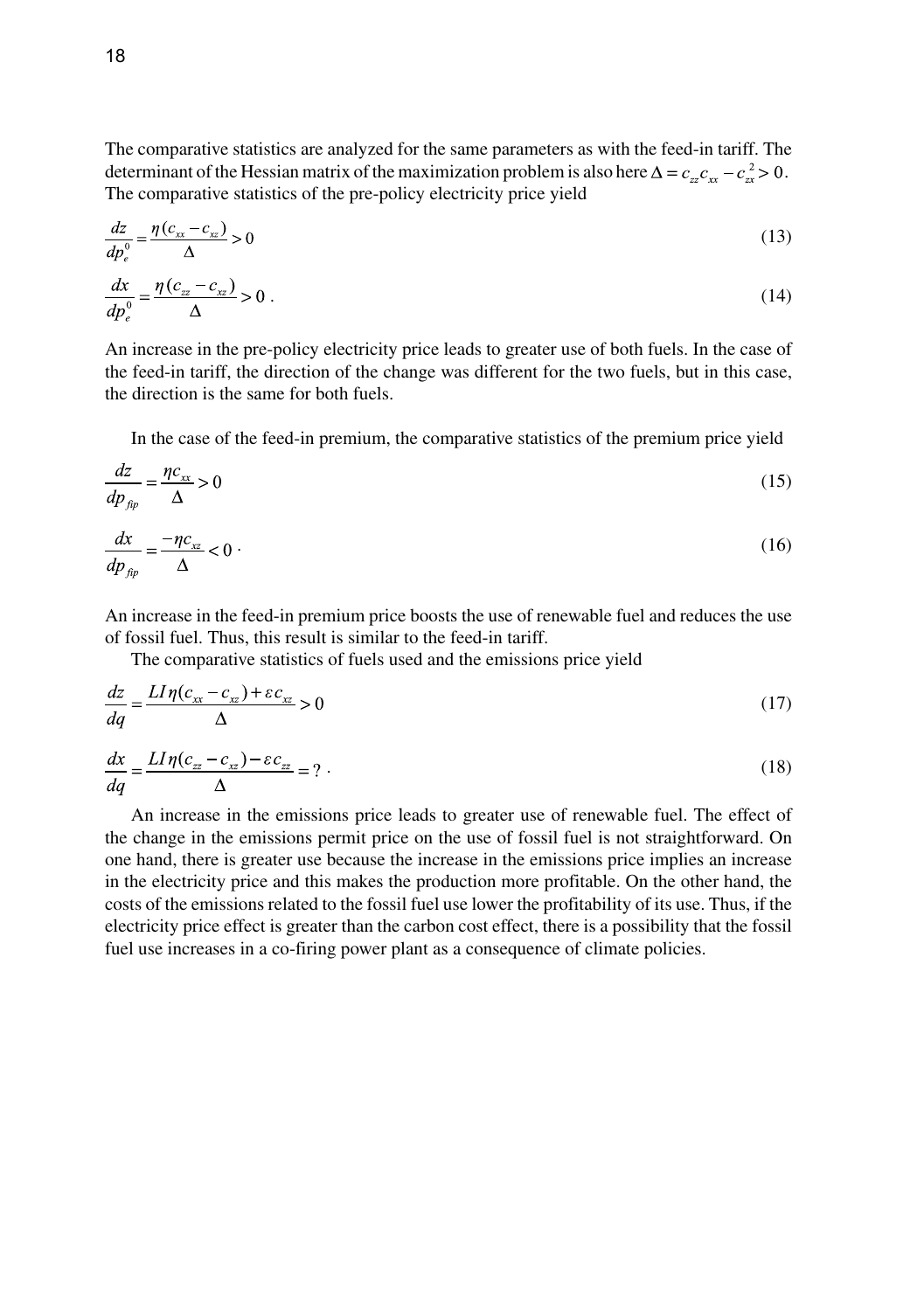# **4 Numerical modeling methodology**

# **4.1 Mixed complementarity problem definition**

The methodology of this study is numerical optimization based on microeconomic theory and technical conditions. The models are formulated as mixed complementarity problems (MCP) and the optimization problem is solved using the PATH solver in the General Algebraic Modeling System (GAMS). MCP modeling is a way of generating models for mixtures of equations and inequalities. In a mixed complementarity problem, each function is assigned a complementarity variable. MCP can be used for a variety of engineering and economic problems. For example, the Wardropian or Walrasian equilibrium can be solved. Additionally, nonlinear problems can be modeled with Karush-Kuhn-Tucker (KKT) optimality conditions. The mixed complementarity problem framework allows for policy analyses, where the policy instrument value is endogenous.

The basic mixed complementarity problem definition given here has been modified from those of Billups (1995), Ferris and Munson (2000) and Rutherford (1995). Given a function *F* :  $R^N$  →  $R^N$ , and lower and upper bounds  $l, u \in R^N$  (–∞ <  $l \le u$  < +∞), find a complementarity variable  $z \in R^N$  s.t. one and only one of the following holds for each  $j \in \{1,...,n\}$ :

$$
F_j(z) = 0 \text{ and } l_j \le z_j \le u_j \tag{19}
$$

$$
F_j(z) = 0 \text{ and } z_j = l_j \tag{20}
$$

$$
F_j(z) = 0 \text{ and } z_j = u_j. \tag{21}
$$

The problem can also be written as

$$
F_j(z) \perp l_j \le z_j \le u_j \,,\tag{22}
$$

where  $\perp$  denotes the complementarity between the function  $F_j(z)$  and the variables  $z_j$  and their bounds.

# **4.2 Producer's problem**

A simplified example of a partial equilibrium market and policy model is given here. The problem of the producer  $i \in \{1,...,n\}$  is to

maximize 
$$
\pi_i (y_i)
$$
  
s.t.  $y_i \le y_i^{\max}, y_i \ge 0$ , (23)

where  $y_i$  is the output and  $y_i^{\text{max}}$  is the production capacity of producer *i*. Thus, the bounds of the variable  $y_i$  are  $0 \le y_i \le y_i^{\max}$ . The profit function  $\pi_i(y_i)$  is twice continuously differentiable. Thus, one and only one of these must hold

$$
-\frac{\partial \pi_i(y_i)}{\partial y_i} = 0 \text{ and } 0 \le y_i \le y_i^{\max} \tag{24}
$$

$$
-\frac{\partial \pi_i(y_i)}{\partial y_i} \ge 0 \quad \text{and } y_i = 0 \tag{25}
$$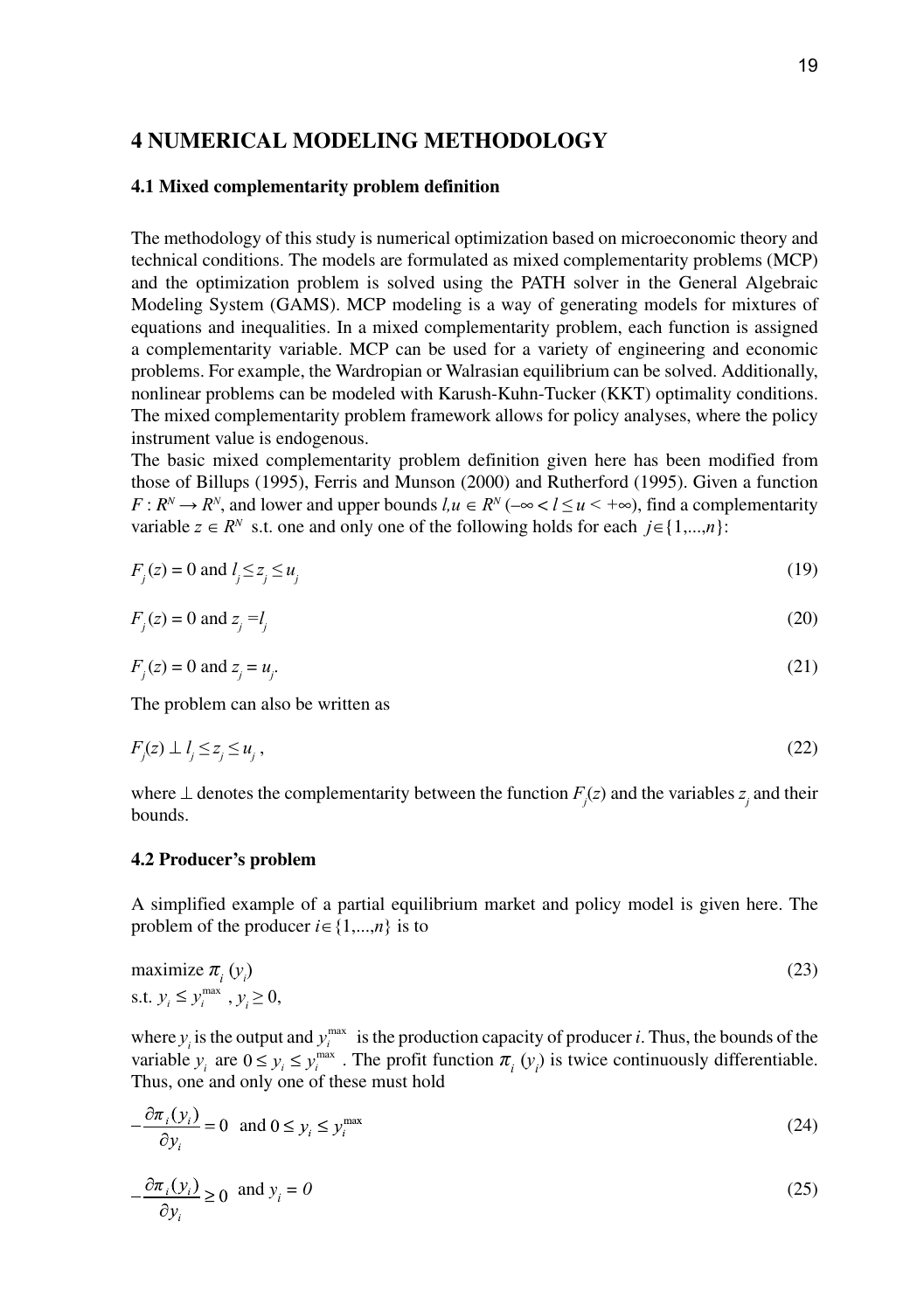$$
-\frac{\partial \pi_i(y_i)}{\partial y_i} \le 0 \text{ and } y_i = y_i^{\text{max}}.
$$
 (26)

The equation (24) represents the interior solution of the maximization problem, where the derivate is stationary. The equations (25) and (26) represent the boundary solutions. If the profit maximizing point of the production  $y_i$  is at its lower bound (in this case zero), the profit function  $\pi_i(y_i)$  must be decreasing as production  $y_i$  increases. Therefore, the derivate of the negative of the profit function must be at least zero (equation 25). The opposite holds for the upper bound (equation 26).

The model can also be formulated through the Lagrangian function and KKT conditions. The Lagrangian of the problem is<sup>4</sup>

$$
L_i(y_i, \lambda_i) = \pi_i(y_i) - \lambda_i(y_i - y_i^{\max}),
$$
\n(27)

where  $\lambda_i$  indicates the Lagrangian multiplier (and the complementarity variable) of the capacity constraint. The complementarity variable of the profit function is the output amount. The KKT conditions are thus

$$
\frac{\partial L_i}{\partial y_i} = \frac{\partial \pi_i(y_i)}{\partial y_i} - \lambda_i \le 0 \qquad y_i \ge 0 \qquad \text{and} \qquad y_i \frac{\partial L_i}{\partial y_i} = 0
$$
\n
$$
\frac{\partial L_i}{\partial \lambda_i} = y_i^{\text{max}} - y_i \ge 0 \qquad \lambda_i \ge 0 \qquad \text{and} \qquad \lambda_i \frac{\partial L_i}{\partial \lambda_i} = 0 \tag{28}
$$

These KKT conditions are equal to the problem description presented in the equations (24)–(26). If the producer produces good *y*, i.e. the production is positive, the corresponding first order condition equals zero. The Lagrangian multiplier of the capacity constraint *λi* has a positive value, if the globally optimal production level of the profit maximization problem is greater than the production capacity  $y_i^{\text{max}}$ . In other words, if the producer would profit from producing more than its capacity, the capacity constraint is binding and its shadow price is positive. In this case, the production equals the capacity and thus the capacity constraint condition equals zero.

Since the models dealt with in this dissertation also include new technologies, investment options for new capacity are important. The way that the investments are included in the MCP model in this dissertation is presented here. The investments increase the existing capacity. It is important to note (especially in the case of new technologies) that the existing capacity can be zero. The profit maximization problem is now to

maximize 
$$
\pi_i(y_i, I_i)
$$
  
s.t.  $y_i \le y_i^{\max} + I_i$ ,  $y_i \ge 0$ ,  $I_i \ge 0$ ,

where  $I_i$  indicates investments into new capacity. Now the Lagrangian function is

$$
L_i(y_i, \lambda_i, I_i) = \pi_i(y_i, I_i) - \lambda_i(y_i - y_i^{\max} - I_i)
$$
 (30)

The KKT conditions of the problem yield

<sup>4</sup> The KKT conditions are discussed, for example, in Chiang (1984).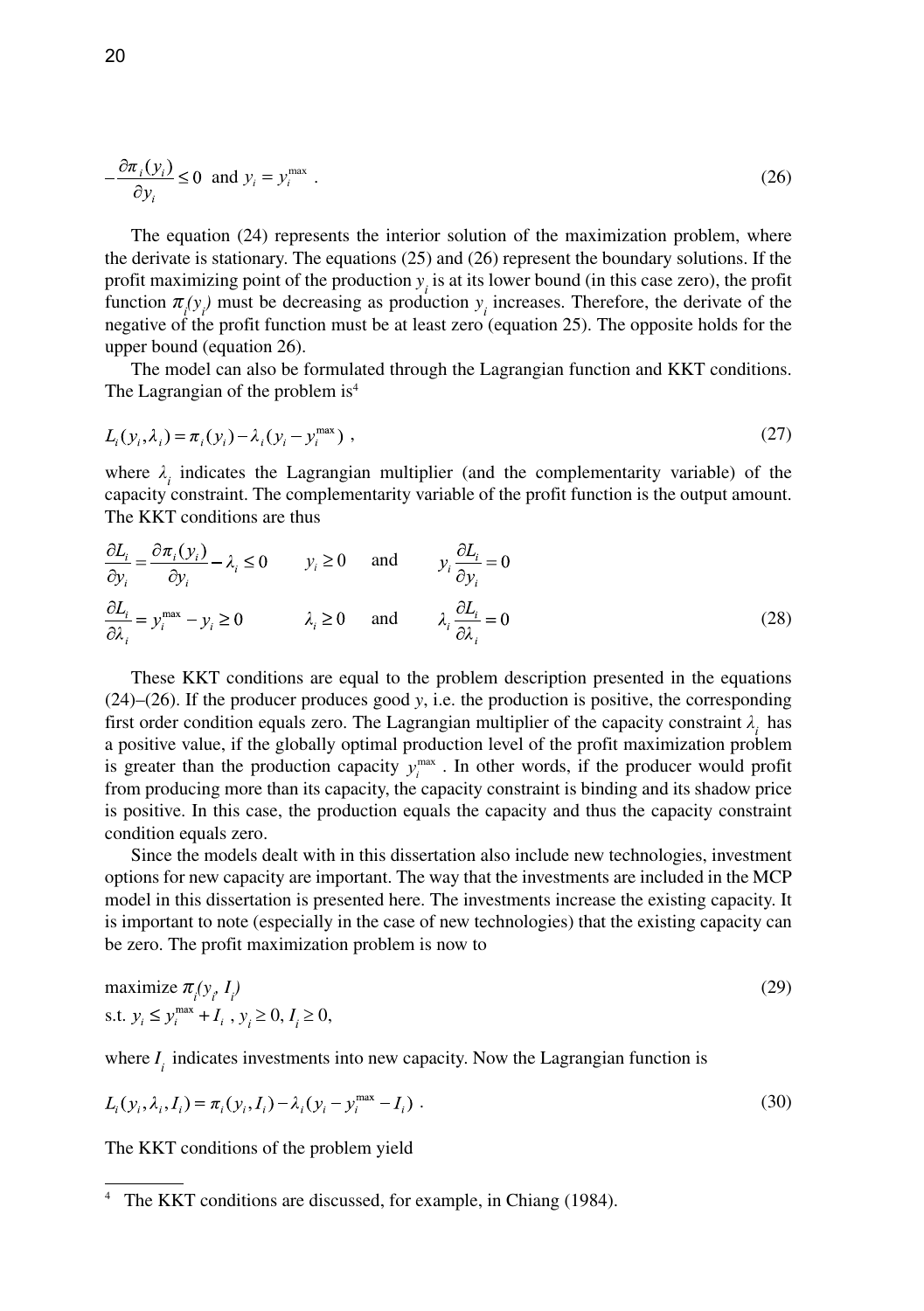$$
\frac{\partial L_i}{\partial y_i} = \frac{\partial \pi_i(y_i, I_i)}{\partial y_i} - \lambda_i \le 0 \qquad y_i \ge 0 \qquad \text{and} \qquad y_i \frac{\partial L_i}{\partial y_i} = 0
$$

$$
\frac{\partial L_i}{\partial I_i} = \frac{\partial \pi_i(y_i, I_i)}{\partial I_i} + \lambda_i \le 0 \qquad I_i \ge 0 \qquad \text{and} \qquad I_i \frac{\partial L_i}{\partial I_i} = 0
$$

$$
\frac{\partial L_i}{\partial \lambda_i} = y_i^{\text{max}} + I_i - y_i \ge 0 \qquad \qquad \lambda_i \ge 0 \qquad \text{and} \qquad \lambda_i \frac{\partial L_i}{\partial \lambda_i} = 0 \tag{31}
$$

If the production level is below the initial capacity at the global maximum of the profit maximization problem, the investments  $I_i$  and also the shadow price of the capacity constraint *λi* are zero. Thus, the production is lower than the initial capacity and the first order condition of the investment decision is negative. If the global maximum yielding production is greater than the initial capacity, the Lagrangian multiplier  $\lambda_i$  is positive and the production equals the capacity. In this case, the investments can be zero or have a positive value, depending on the investment costs and the value of the Lagrangian multiplier  $\lambda_i$ . This is because in the first order conditions of the investment decision, the derivate of the profit function with respect to investments can be interpreted as the first derivate of the investment costs  $\frac{\partial \pi_i(y_i, I_i)}{\partial I_i} \leq 0$ and the Lagrangian multiplier is  $\lambda_i \ge 0$ . Thus, investments are positive, if  $\frac{\partial \pi_i(y_i, I_i)}{\partial I} = \lambda_i$ .

Therefore, the tighter the capacity constraint is and the lower the investment costs are, the more likely the producer will invest in new technology.

# **4.3 Market clearing and policy restrictions**

The market is cleared through equilibrium conditions. Usually, the demand for the final goods is given as exogenous demand relation in partial equilibrium models and this approach is also used here. Therefore, in market equilibrium, for each output, the sum of the productions of all the producers must equal or be greater than the demand. In this example, there exists only one output, but it is easy to include other outputs in the model. The profit maximization of the producers can also be formulated in a way that the producer chooses the input use of the production instead of the output amount. Then, a production function describes the input-output relation of the production process. In this case, there exists also a demand for inputs. The supply for inputs can be handled with a fixed price or supply relation (i.e. supply function). In the studies of this dissertation, the main input with a supply relation is wood. However, in the example model, the producers make only output decisions. Nevertheless, the input demand and market equilibrium are modeled in the same manner as the output case discussed here.

The supply *S* of the product *y* is the sum of the productions of all the producers

$$
S = \sum_{i=1}^{n} y_i \tag{32}
$$

The demand *D* is given as exogenous demand relation, i.e. demand function

$$
D = d(p),\tag{33}
$$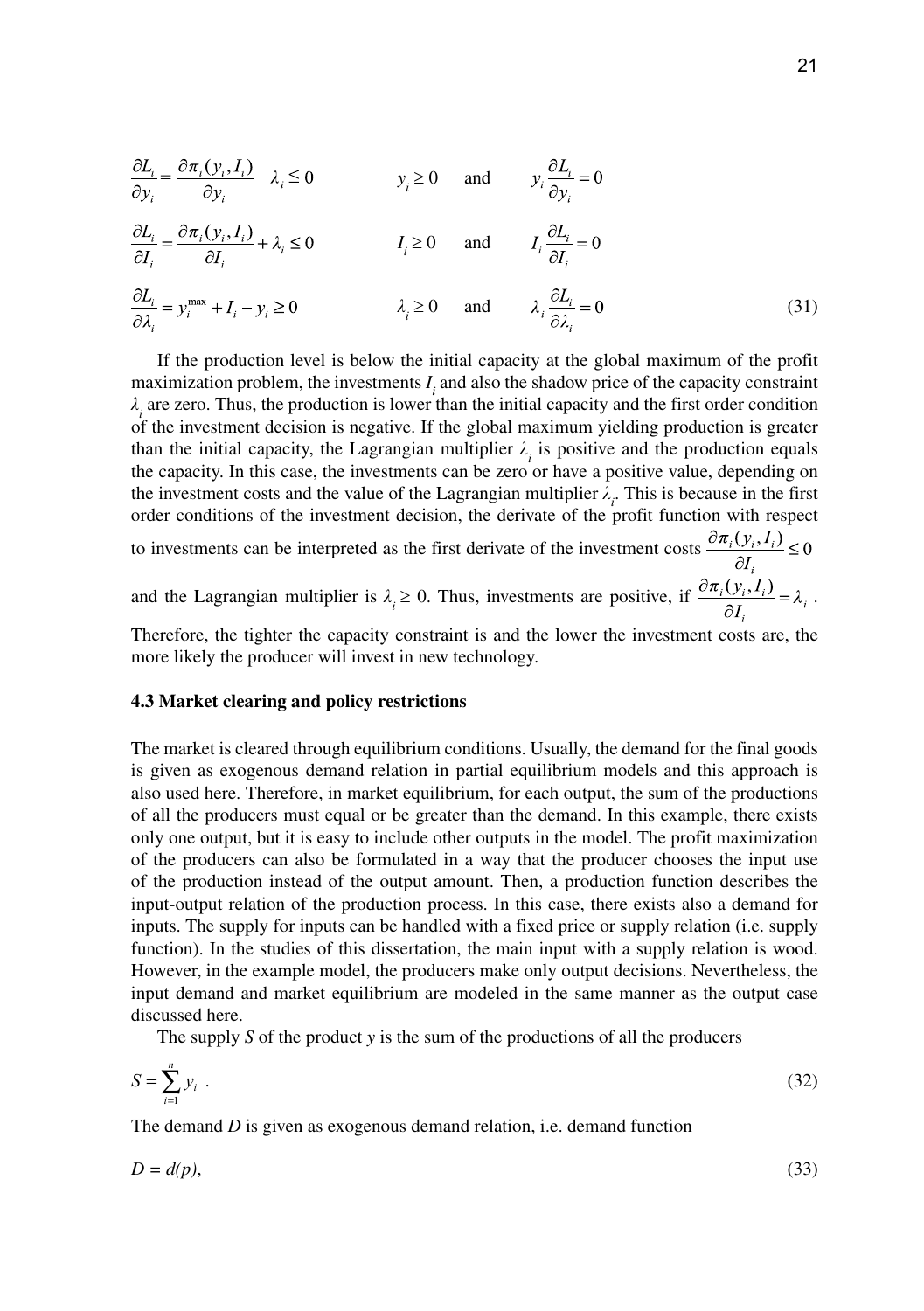where  $p$  is the price of output  $y$ . The market equilibrium is thus given as

$$
S \ge D \perp p,\tag{34}
$$

where price is the complementarity variable of the market clearing condition.

The mixed complementarity problem type allows for endogenous policy instrument values. The policy instrument levels can be endogenous in the model, if there is a known policy target for the output (e.g. biofuels). Thus, a condition may exist where this target has to be obtained. The shadow price of reaching this target (the complementarity variable of the condition) can be interpreted as the policy instrument value. In this dissertation, the subsidies promoting renewable energy are, in most cases, endogenous in the models. Next, a specific feed-in premium example is given. Imagine that the government wants to guarantee a minimum production level of  $\hat{y}$  for the production of output *y*. This gives a new restriction to the model, i.e.

$$
S = \sum_{i=1}^{N} y_i \ge \hat{y} \perp p_{\text{fip}} \ge 0,
$$
\n(35)

where the Lagrangian multiplier, i.e. the shadow price of the policy restriction can be interpreted as the feed-in premium level. If the production of *y* reached the target level without the policy target restriction, the premium level is zero. If the policy instrument is needed to reach the target level of production, the premium level is positive and the producers receive the premium price for each unit of production of good *y*. Thus, in the producer problem, the profit function is now

$$
\pi_i(y_i, I_i) = \Pi_i(y_i, I_i) + p_{\hat{p}_i} y_i,
$$
\n(36)

where  $\Pi_i$ ( $y_i$ ,  $I_i$ ) indicates the semi-profit function without the policy benefits of the producer *i*. If the costs of the support scheme are allocated to all users, the unit support costs should be included in the demand function.

*n*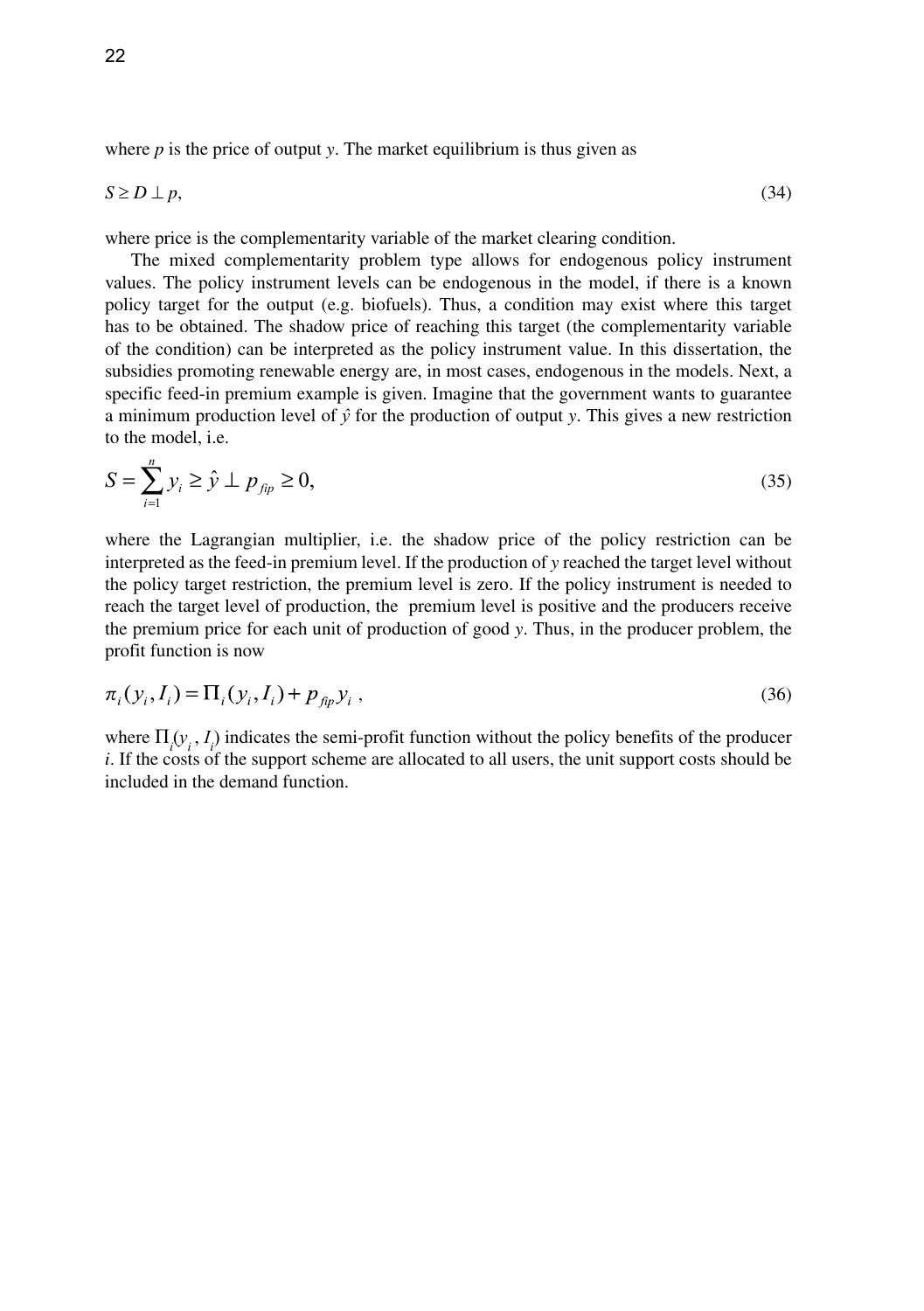# **5 Summaries of the studies**

# **Study I. The cofiring problem of a power plant under policy regulations**

The co-firing of biomass and solid fossil fuels is one of the most promising ways to increase renewable electricity (RES-E) production in the short run. In this study, the most popular policy mechanisms promoting RES-E – the feed-in tariff and feed-in premium – are studied together with emissions trading in the co-firing context.

There are two main technologies for co-firing: pulverized fuel (PF) and fluidized bed combustion (FBC). Both technologies support co-firing, but in the PF boilers only a small share of the fuel-mix can consist of biomass. In the study, both technologies are examined through representative power plants. In the PF boiler, coal is co-fired with wood and in the FBC boiler, peat is co-fired with wood. A numerical MCP model is used to represent the fuel choice of the representative power plants under policy regulations.

If wood use in co-firing replaces fossil fuel use, the share of renewable energy in the energy-mix increases and the  $\mathrm{CO}_2$  emissions related to energy production decrease. A policy promoting RES-E for wood use in co-firing is needed, since the price of wood is usually higher than that of coal or peat. Additionally, the transportation costs of wood are notably higher than those of its substitutes. Increasing the wood share in the fuel-mix might also increase the maintenance costs of co-firing power plants, especially in the case of PF technology.

The climate policy instrument examined in this study is emissions trading. The results are calculated for emissions prices ranging from  $0\n-100 \text{ E/tCO}_2$ . Since the emissions prices and electricity markets are exogenous in the study, the impact of the emissions permit price increase on the electricity price is taken into consideration with the pass-through rate.

The RES-E policy instruments studied are feed-in laws, namely the feed-in tariff (FIT) and feed-in premium (FIP). The feed-in tariff is a fixed price which the producer receives for RES-E production instead of the electricity price. The feed-in premium is a fixed premium price on top of the electricity price for RES-E production. The FIT and FIP prices are exogenous in the study and they are fixed for the same level for all the emissions and electricity prices.

The study shows both in a theoretical and numerical framework that in the case of FIT, it is possible for the producers to be in a situation where increasing the emissions price reduces biomass use in co-firing. This situation requires a high pass-through rate and efficient technology from the power plant in question. The reason behind the reduction in the use of biomass is the increasing profitability of fossil fuel use, when the emissions price (and electricity price) increases. The same profitability increase for biomass use is not possible with FIT, since the RES-E price (i.e. FIT) is fixed and does not rise along with the emissions (and electricity) price. In the case of FIP, it is not possible to have a reduction in biomass use, since an increase in the emissions price also increases the price that the producer receives for RES-E.

The results show that the interaction between FIT and emissions trading may lead to an unwanted situation where biomass use drops when the emissions price increases in certain power plants. There is also a risk with FIP: if the emissions price is high, there is a risk of overcompensating biomass use in co-firing. This problem can be avoided if the FIP price depends on the emissions price, so that the FIP price would decrease when the emissions price increases.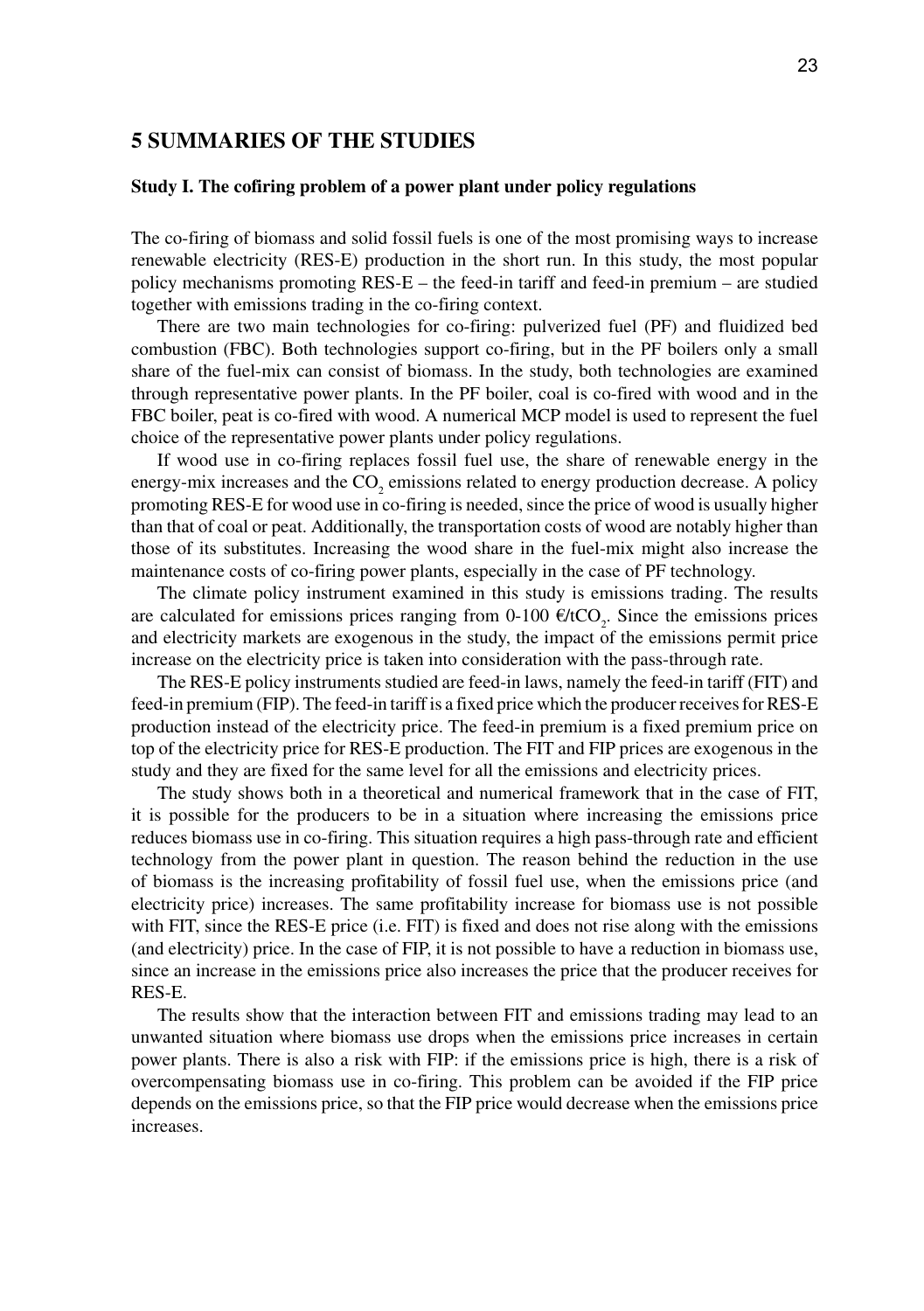# **Study II. The case of co-firing: The market level effects of subsidizing biomass co-combustion**

Co-firing can increase the use of renewable biofuels cost-efficiently, but there are also concerns related to it. The concern is that promoting biomass use in co-firing power plants increases the profitability of existing coal- and peat-using plants and thus prevents new investments in renewable electricity (RES-E) production. This might also lead to an energy production structure where the carbon-intensity of the production would not decrease as a consequence of RES-E promotion. Given these concerns, co-firing is not a part of the RES-E policy schemes in all countries.

In this study, the model of the first study of the thesis is extended to the electricity market level, to find out the market level impacts of the promotion of co-firing. The endogenous energy production technologies of the model include pulverized fuel and fluidized bed combustion, i.e. co-firing technologies using coal, peat and wood. In addition, natural gas and wind power production are endogenous in the model. For the endogenous technologies, investments in new capacity are allowed. Nuclear power and hydropower production are exogenous in the model.

The RES-E instruments studied are the feed-in tariff and a renewables subsidy (or feedin premium). The results are calculated for four separate policy cases: (1) co-firing is not subsidized and the RES-E policy is FIT; (2) co-firing is not subsidized and the RES-E policy is a renewables subsidy; (3) Co-firing is subsidized and the RES-E policy is FIT; (4) co-firing is subsidized and the RES-E policy is a renewables subsidy. When co-firing is not subsidized, the RES-E policy is targeted only to wind power and when co-firing is subsidized, both wood use in co-firing and wind power are subsidized. In all four policy cases, there is a production target of 30% for RES-E of the total electricity production. The level of the RES-E policy instrument is determined endogenously in the model. In all the four policy cases, emissions trading is present and the results are calculated for emissions prices of  $0\n-60 \notin \text{HCO}_2$ .

The results show that the decision on whether to include or exclude the wood use in cofiring in the RES-E policy scheme, does not impact the carbon intensity of energy production significantly. However, if wood use in co-firing was included in the RES-E scheme, the investments in wind power were lower than if co-firing was excluded from the RES-E scheme. This result was particularly strong for low emissions prices.

The direct policy costs of the RES-E scheme were lower if wood use in co-firing was subsidized than if it was not. The costs were slightly lower under a renewables subsidy than FIT, if co-firing was included in the RES-E scheme. If co-firing was excluded from the RES-E scheme, the costs of FIT and the renewables subsidy were identical. With FIT and co-firing in the RES-E policy scheme, the results show that increasing the emissions price does not cause the required FIT price level to decrease. The reason is that with FIT, the pass-through effect does not increase the profitability of wood use.

The policy schemes also impact the fuel use in the energy markets. An increase in the emissions price leads to a reduction in peat and coal use and an increase in natural gas use in all four studies. For wood use, the results are different depending on the inclusion of cofiring in the RES-E scheme. If wood use in co-firing is excluded from the RES-E scheme, an increase in the emissions price boosts wood use, since emissions trading is the only means of increasing the profitability of wood use. If co-firing is included in the RES-E scheme, an increase in the emissions price reduces wood use in energy production. This has resulted from the decreasing utilization rate of coal- and peat-fired co-firing power plants as the emissions price increases.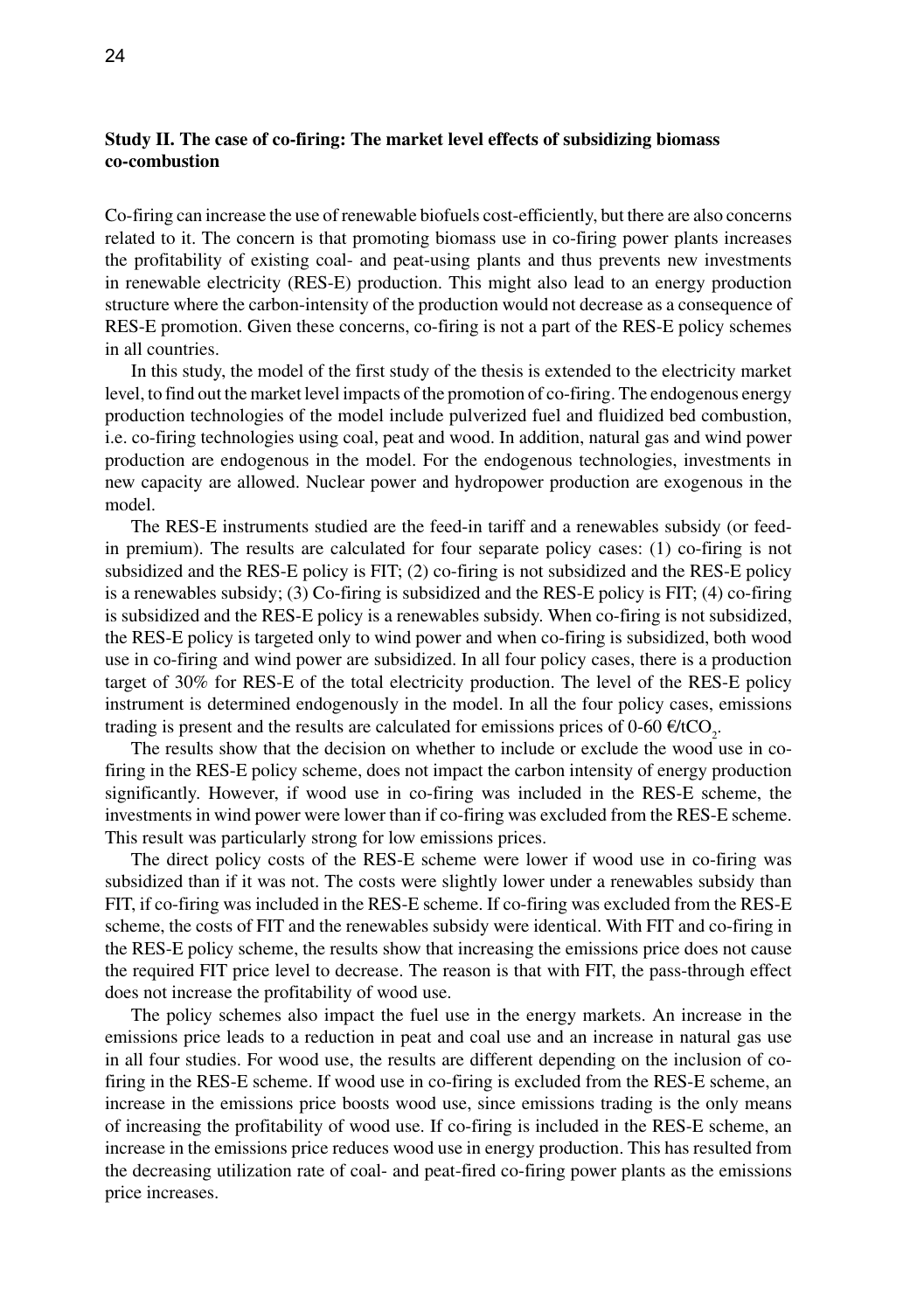The results show that if biomass use is included in the RES-E scheme, this does not automatically increase the profitability of coal and peat power plants, if the RES-E scheme is introduced together with the emissions trading scheme. However, the inclusion of co-firing into the RES-E scheme does decrease the investments in wind power. The main result of the first study, namely, the fact that FIT prevents the co-firing RES-E producers from receiving the profitability impacts caused by the pass-through effect, was also seen in this study.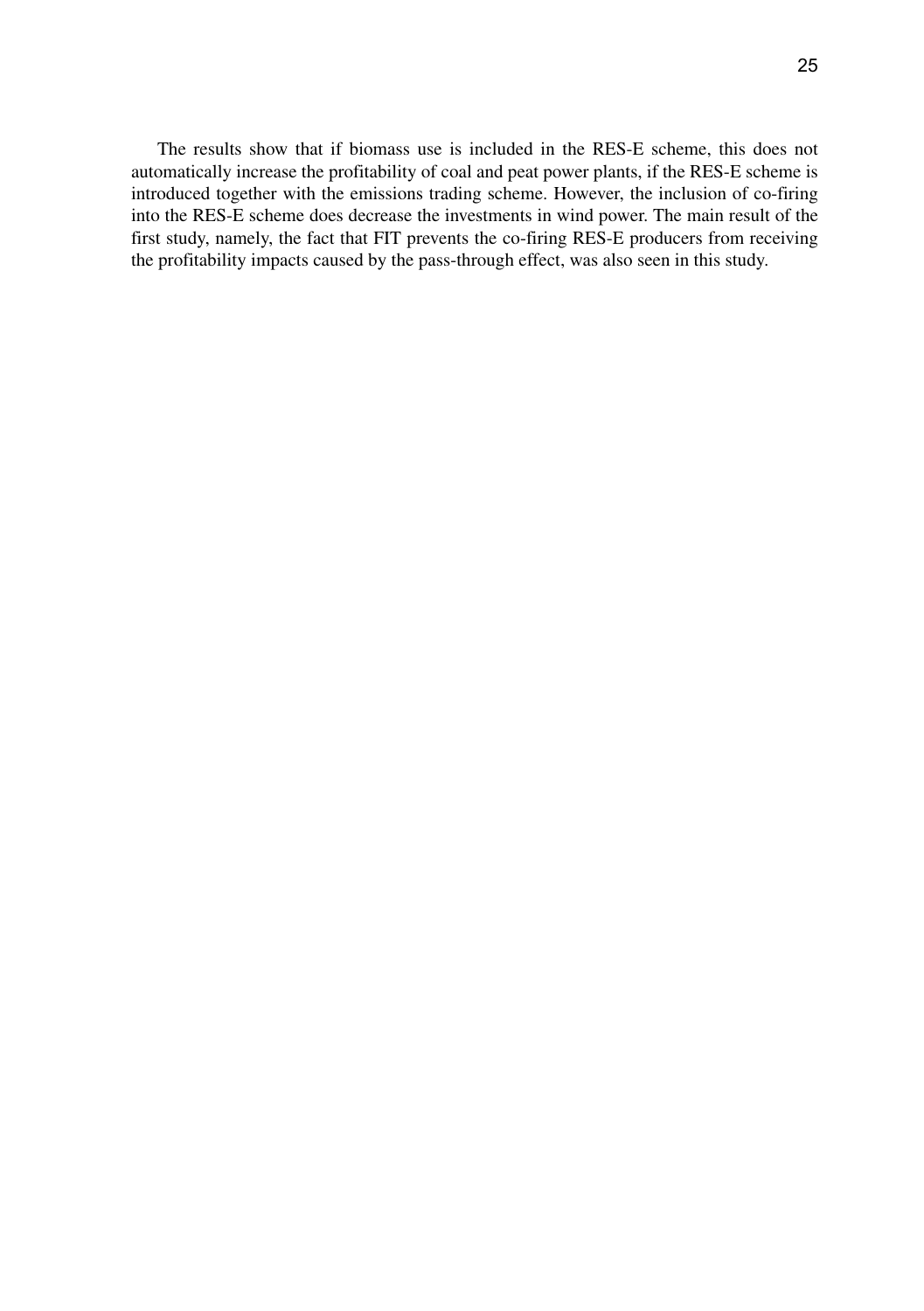# **Study III. Investments into forest biorefineries under different price and policy structures**

The third study examines the liquid biofuel production possibilities in the pulp and paper industry. Policy targets have been set to initiate production, but the uncertainty of the policy measures for promoting use places restraints on investments in the capacity. In the study, three different policy instruments for promoting biofuel use are examined: production subsidy, input subsidy and investment subsidy. The production subsidy is received for each unit of liquid biofuel that is produced. The input subsidy is given for each unit of forest residues used in the liquid biofuel production process and the investment subsidy is a share of investment costs paid by the government. The direct support costs and other impacts of the policies are specified and compared in the study.

The methodology used in the study is the numerical MCP partial equilibrium pulp and paper market model. The producers in the model are able to produce pulp, paper, electricity, heat and liquid biofuels. The initial capacity to produce liquid biofuels is zero for all producers, but capacity investments are possible for liquid biofuel and electricity and heat production capacity. The electricity and heat production processes of the study follow the approach of the first two studies of the thesis. The data follows the Finnish pulp and paper industry in 2008.

The results show that the biofuel production capacity investments are close to being profitable in Finland, but support is needed to induce the investments. Of the three policy instruments studied, the production subsidy would have the lowest support costs. The direct support costs of the input subsidy were higher than those of the production subsidy. However, the input subsidy increased the use of forest residues efficiently. According to the results of the study, the investment subsidy was problematic, since the producers were not willing to invest in technologies for producing liquid biofuels in some cases, even with an investment subsidy of 100%. This was due to the high production costs of liquid biofuel production compared to the investment costs.

The use of wood fiber types varied for the different policy instruments: for example, under the input subsidy, the use of wood for liquid biofuel production consisted only of forest residues. Under the production and investment subsidies, the use of wood fiber was more diverse and even small amounts of pulpwood were used in the production. The biofuel production caused the  $CO_2$  emissions of the sector to increase, since the plants shifted partly from wood use in electricity and heat production to fossil fuel use. Therefore, the promotion of liquid biofuel production does not necessarily decrease the total  $CO_2$  emissions.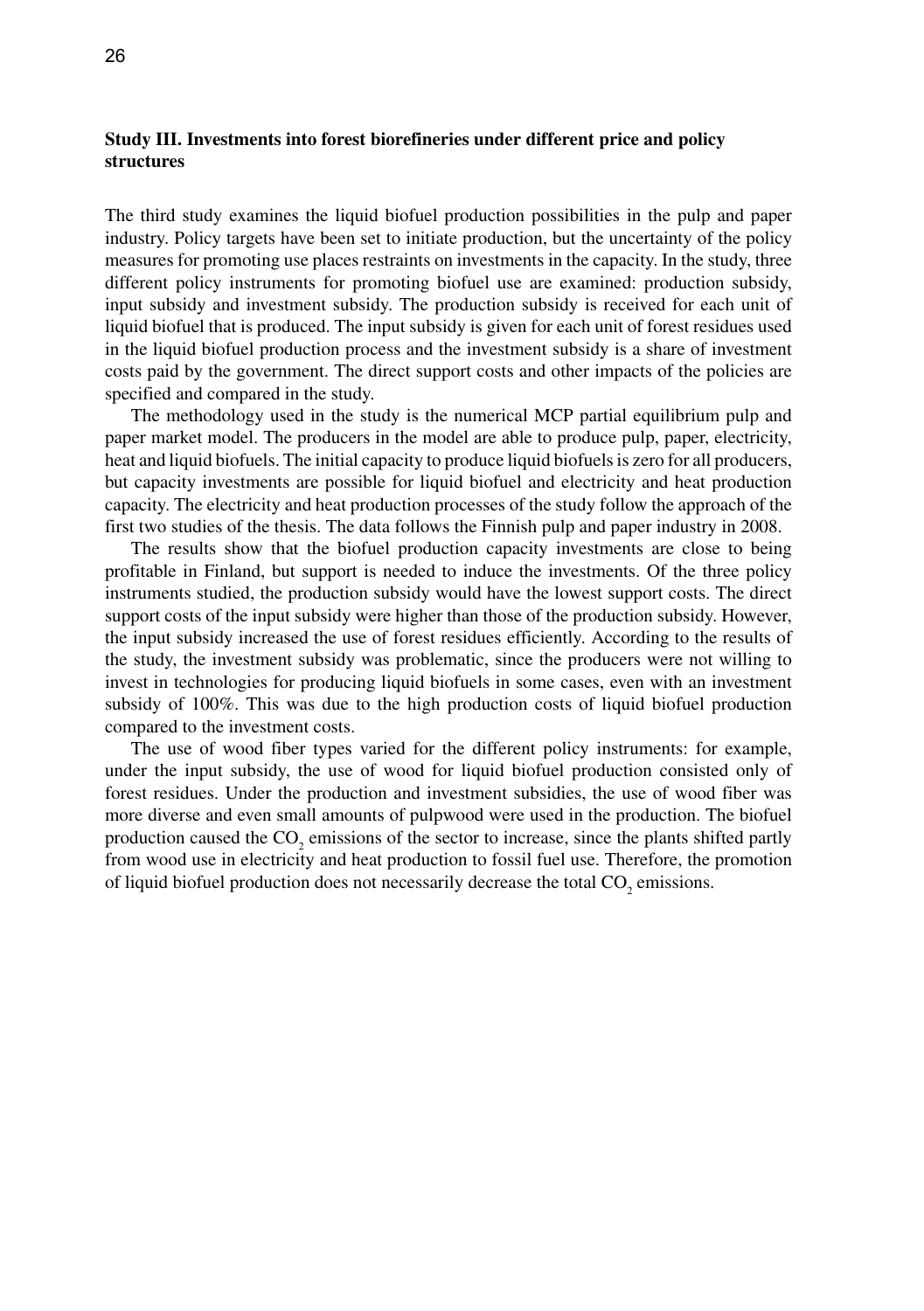# **Study IV. Emissions trading under perfect and imperfect input markets: The case of the Finnish pulp and paper industry**

Emissions trading has impacts on the industries included in the scheme, but the impacts might differ according to the competition structure of the input market. The Finnish pulp and paper industry is an example of an industry where the competition structure shows features of oligopsony and the industry is also a part of the EU emissions trading scheme. Therefore, it makes a representative case when studying the impacts of emissions trading on an industry under different input market structures.

In the fourth study, the impacts of emissions trading on the Finnish pulp and paper industry are studied under both perfect competition and oligopsony in pulpwood and industrial chips markets. The methodology of the study is numerical MCP modeling. The models used in this study are based on the model used in the third study. However, there are no investments in liquid biofuel production, since the policies promoting biofuel use are not included in this study. The data follows the year 2008 and all Finnish pulp and paper producers are included in the study. The results are calculated for emissions prices of  $0\n-100 \, \text{E/tCO}_2$ .

The results show that emissions trading decreases the pulp and paper production under both competition structures, but the relative decrease is greater under oligopsony than under perfect competition. Emissions trading has a two-fold impact on the wood use of the sector. On one hand, emissions trading increases wood use in energy production, since wood replaces fossil fuels. On the other hand, the decrease in pulp and paper production lowers the demand for wood. Under perfect competition, the decrease in wood use in pulp production was smaller and the increase in wood use in energy production was higher than under oligopsony. Thus, the industry was able to adapt to the changing conditions better under perfect competition than under oligopsony. The higher the emissions permit price was, the stronger were the results. This implies that if there is was oligopsony power in the sector, it would be less vulnerable to carbon leakage. Thus, it seems that perfect competition is the favored competition structure, if the emissions trading scheme is not global, not only for the economic welfare, but also for mitigating impacts from climate change.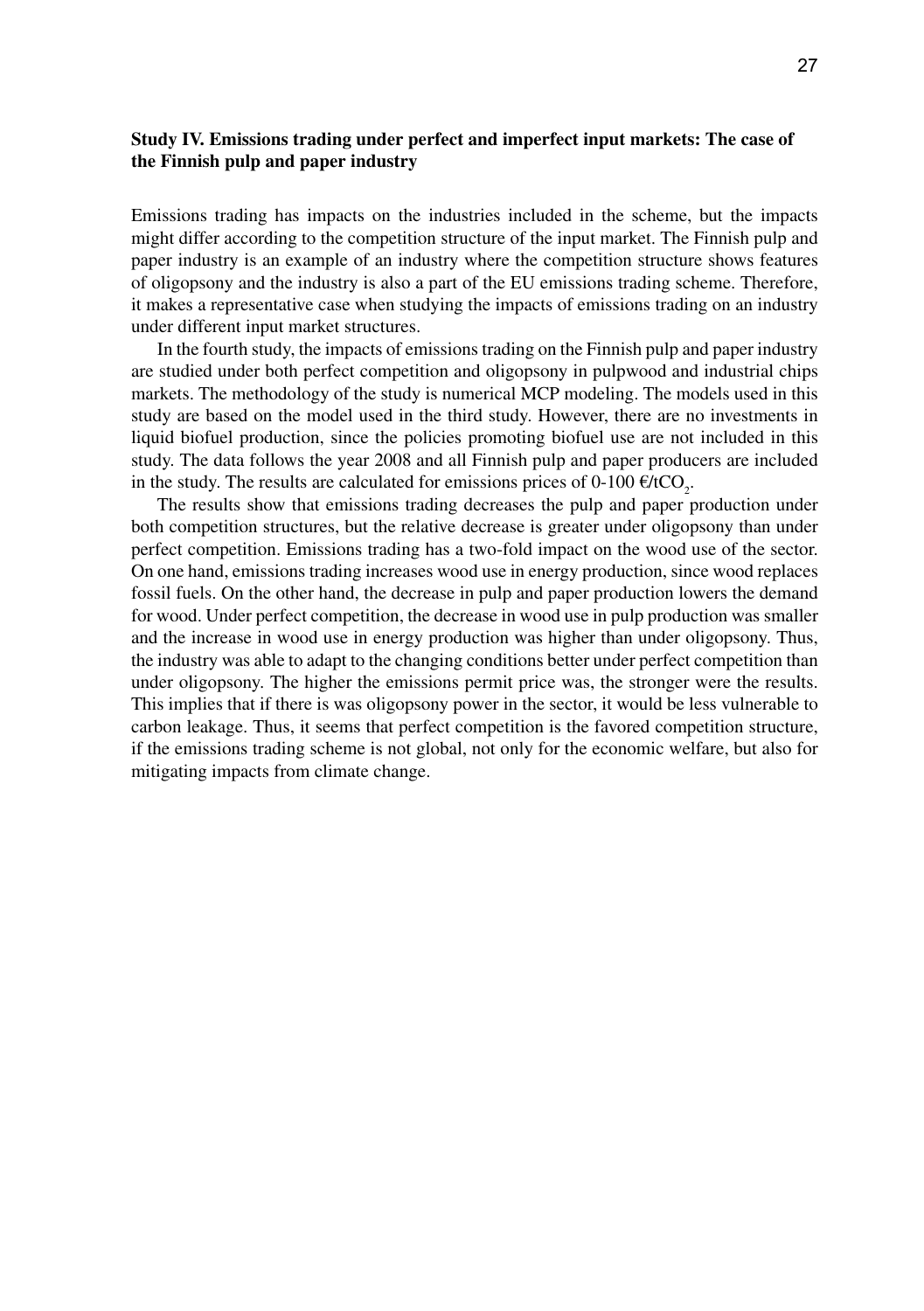# **References**

- Abrell, J. & Weight, H. 2008. The Interaction of Emission Trading and Renewable Energy Promotion. *Economics of Global Warming*. WP-EGW-05.
- Baxter, L. 2005. Biomass-coal co-combustion: opportunity for affordable renewable energy. *Fuel*. 84: 1295-302.
- Bergman, M. & Brännlund, R. 1995. Measuring Oligopsony Power. *Review of Industrial Organization.* 10: 307-321.
- Böhringer, C., Löschel, A., Moslener, U. & Rutherford, T. 2009. EU climate policy up to 2020: An economic impact assessment. *Energy Economics*. 31: 295-305.
- Carlson, E. & Heikkinen, P. 1998. *Energian käyttö Suomen massa- ja paperiteollisuudessa: ostosähkön hintavertailu eräissä Euroopan maissa (In Finnish).* Kestävä paperi (Sustainable paper). 1998, 21.
- Chiang. 1984. *Fundamental methods of mathematical economics*. McCraw-Hill, New York. 788 p.
- Billups, S. 1995. *Algorithms for complementarity problems and generalized equations*. Dissertation. University of Wisconsin-Madison.
- EC. 2008. *20 20 by 2020.* Europe's climate change opportunity. COM(2008) 30 final. http:// eur-lex.europa.eu/LexUriServ/LexUriServ.do?uri=COM:2008:0030:FIN:EN:PDF.
- Ferris, M. & Munson, T. 2000. Complementarity problems in GAMS and the PATH solver. *Journal of Economic Dynamics and Control*. 24: 165-188.
- Finnish Forest Research Institute. 2010. *Finnish Statistical Yearbook of Forestry*. Vammalan kirjapaino Oy, Sastamala, Finland. 472 p.
- Fischer, C. & Newell, R. 2008. Environmental and technology policies for climate mitigation. *Journal of environmental economics and management*. 55: 142-162.
- Flyktman, M. & Helynen, S. 2004. *Hyötysuhteiden määrittäminen päästökaupanalkujakoa varten*. VTT, Jyväskylä, (In Finnish).
- Fouquet, D. & Johansson, T. 2008. European renewable energy policy at crossroads Focus on electricity support mechanisms. *Energy Policy*. 36: 4079-92.
- Gielen, D. & Tam, C. 2006. *The Pulp and Paper Industry and Energy Indicators in the G8 Industry Task*. International Energy Agency.
- Golombek, R., Gjelsvik, E. & Rosendahl, K.E. 1995. Effects of liberalising the natural gas markets in western Europe. *Energy Journal*. 16(1): 85–111
- Hansson, J., Berndes, G., Johnsson, F. & Kjärstad, J. 2009. Co-firing biomass with coal for electricity generation – An assessment of the potential in EU27. *Energy Policy*. 37: 1444-55.
- Jensen, S. & Skytte, K. 2003. Simultaneous attainment of energy goals by means of green certificates and emission permits. *Energy Policy*. 31: 63-71.
- Kallio, M. 2001. Analyzing the Finnish pulpwood market under alternative hypotheses of competition. *Canadian Journal of Forest Research*. 31: 236-245.
- Lappi, P., Ollikka, K. & Ollikainen, M. 2010. Optimal fuel-mix in CHP plants under a stochastic permit price: Risk-neutrality versus risk-aversion. *Energy Policy*. 38: 1079-1086.
- Larson, E., Consonni, S., Katofsky, R., Iisa, K. & Frederick, J. 2006. *A Cost-Benefit Assessment of Gasification-Based Biorefining in the Kraft Pulp and Paper Industry*.
- Lesser & Su. 2008. Desing of an economically efficient feed-in tariff structure for renewable energy development. *Energy Policy*. 36: 981-990.
- Linares, P., Santos, F. & Ventosa, M. 2008. Coordination of carbon reduction and renewable energy suport policies. *Climate Policy*. 8: 377-394.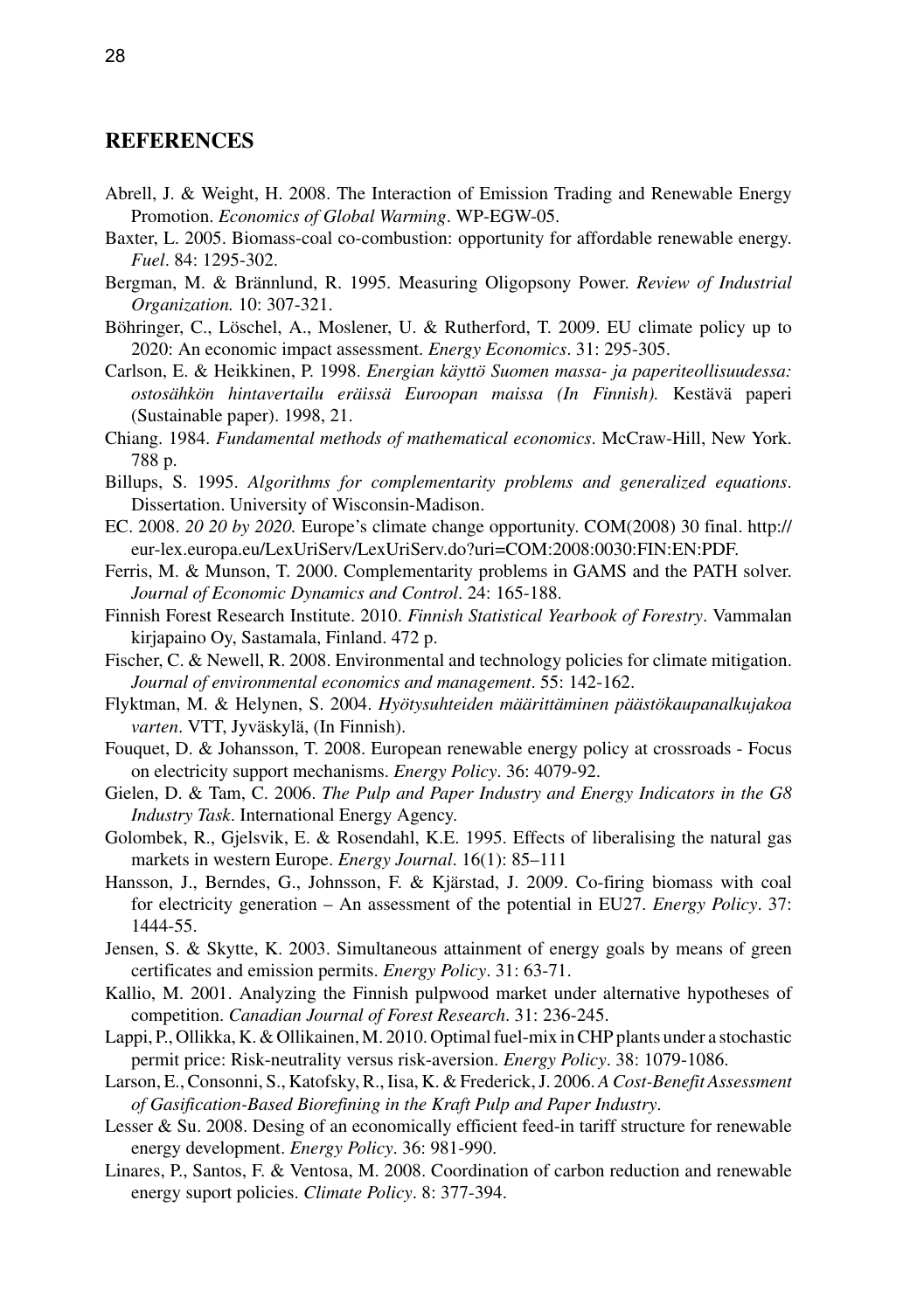- Menanteu, P., Finon, D. & Lamy, M. 2003. Prices versus quantities: choosing policies for promoting the development of renewable energy. *Energy Policy*. 31: 799-812.
- Ministry of Employment and the Economy. 2010. *Finland's national action plan for promoting energy from renewable sources pursuant to Directive 2009/28/EC*. http://ec.europa.eu/ energy/renewables/transparency\_platform/doc/national\_renewable\_energy\_action\_plan finland\_en.pdf. Refereed 28.2.1011.
- Muños, M., Oschmann, V. & Tàbara, J.D. 2007. Harmonization of renewable electricity feedin laws in the European Union. *Energy policy*. 35: 3104-3114.
- Pöyry Energy. 2007. *Puupolttoaineiden kysyntä ja tarjonta Suomessa vuonna 2020 Päivitetty tilannekatsaus*. Pöyry Energy Oy (in Finnish).
- Ranta, T. 2004. Metsäpolttoaineiden kaukokuljetus. In: *Presentation at Final Seminar of Wood Energy Technology Programme* (in Finnish).
- Rutherford, T. 1995. Extension of GAMS for complementarity problems arising in applied economic analysis. *Journal of Economic Dynamics and Control*. 19: 1299-1324.
- Savolainen I., Tuhkanen S. & Lehtilä A. Teknologia ja kasvihuonekaasujen päästöjen rajoittaminen. Taustatyö kansallista ilmasto-ohjelmaa varten. *Kauppa- ja Teollisuusministeriön julkaisuja 1/2001.* Edita, Helsinki (In Finnish).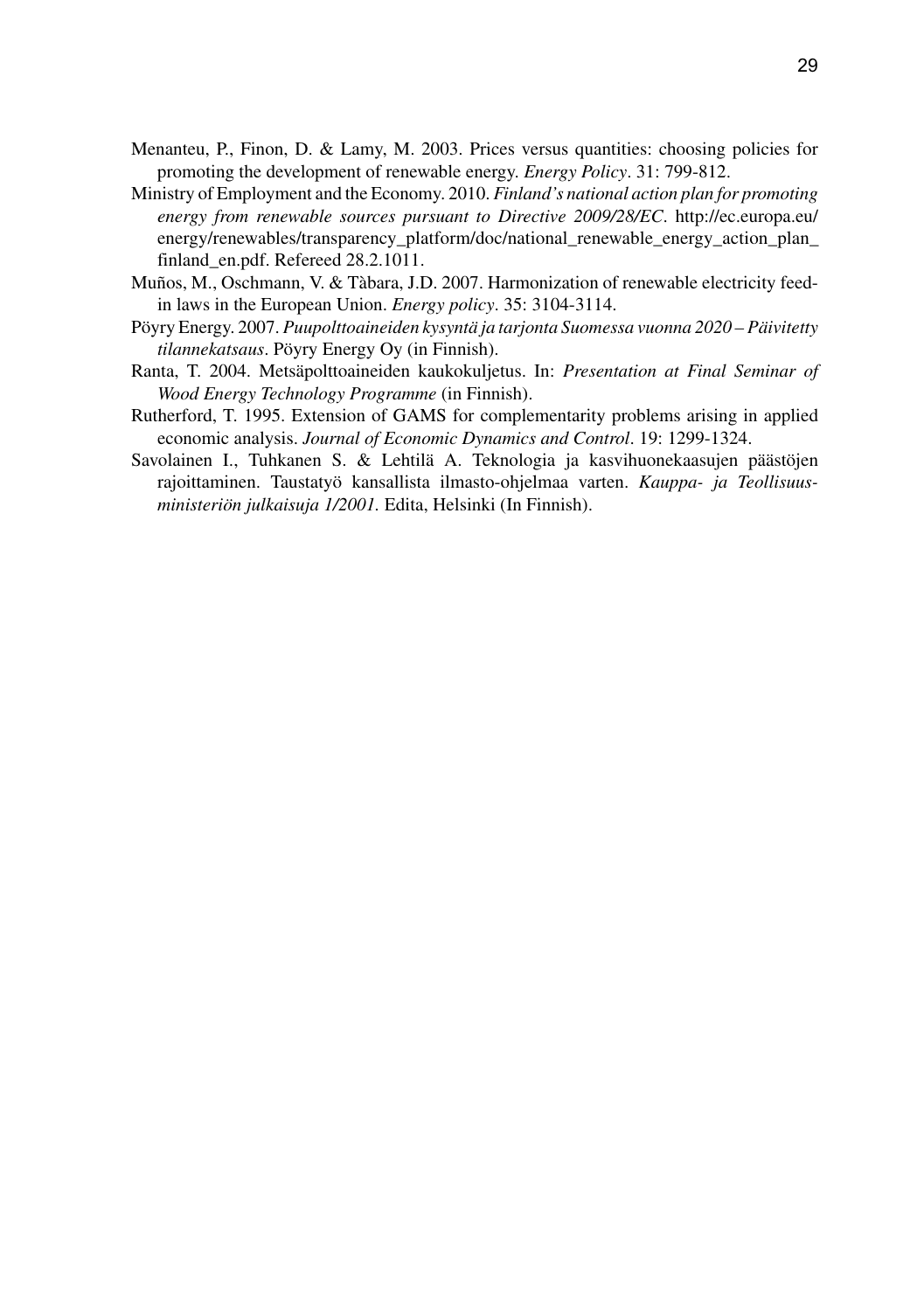# **Appendix: Cost function specifications**

In the models of this dissertation, the costs of the co-firing producer include direct fuel use costs, co-firing costs, and capacity costs. The cost function specification is complex and it is presented here piece by piece. In this chapter, the assumptions of the cost function of the theoretical framework are tested for the main model specifications.

Direct fuel input costs include the fuel prices and the wood transportation costs

$$
C^{dir} = c_z^{dir} + c_x^{dir} = vz + \frac{2}{3}t_z z^{\frac{3}{2}} + wx \,, \tag{A1}
$$

where  $\nu$  and  $w$  are the prices for renewable fuel (i.e. wood) and fossil fuel, respectively. The wood transportation cost parameter is  $t<sub>z</sub>$ . Wood is a spread-out resource and thus its use generates significant transportation costs. The convex transportation cost specification assumes evenly distributed wood resources. It is also assumed that the transportation costs increase linearly with the distance of wood delivery. Therefore, the number of wood sources in a circle of given radius grows to the square of the radius. Thus, the value  $\frac{3}{2}$  is based on a circle of given radius grows to the square of the radius. Thus, the value  $\frac{3}{2}$  is based on geometry.

For the co-firing power plants, there are costs that are related to the physical burning of the fuels. For this reason, a co-firing cost term is included. The maintenance and abatement costs of a co-firing power plant are assumed to increase as the total fuel use increases. We also assume that there is a technically optimal ratio of the fuel-mix that minimizes the joint emissions control and corrosion maintenance costs. If the fuels are used in the technically optimal ratio, the co-firing costs are zero. This is important especially when co-firing peat and wood. Wood fuel prevents sulphur emissions of peat, but peat decreases the corrosion costs related to the burning of wood (Hustad et al. 1995, Ojala et al. 2008). Therefore, in the cost specification, the fuels are not perfect substitutes. The quadratic co-firing cost specification is

$$
C^{co}(x,z) = c^{co}\left(\frac{z}{x+z} - \sigma_z\right)^2 (x+z) , \qquad (A2)
$$

where  $\sigma_z$  is the optimal ratio (i.e. the ratio yielding the minimum unit costs) of renewable fuel (i.e. wood) in the fuel-mix.

There are also capacity costs related to the producer's problem. The capacity costs are taken into consideration in two different ways in the dissertation. This analysis follows the approach of the first study, where the capacity costs are given by a function

$$
C^{cap}(x+z;K) = \kappa \left[ \left(1-\chi\right)^{1-\left(1-\chi\right)^{-a}} + \chi \right] K , \tag{A3}
$$

where *K* is the capacity,  $\chi = \frac{x+z}{K}$ , is the utilization rate of the plant and  $a \in (0,1)$  and  $\kappa$ defines the shape of the function. The function is similar to that of Golombek et al. (1995), except that the parameter *a* gives more flexibility to the exact shape of the costs. In fact, the formulation of Golombek et al. is a limiting case of our cost term when  $a \rightarrow 0$ .

With these assumptions, the first derivatives of the cost function are

$$
c_x = w + c^{\circ \circ} \left(\frac{z}{x+z} - \sigma_z\right) \left(-\frac{z}{x+z} - \sigma_z\right) + (a-1)K\frac{1 - (1-\chi)^{-a}}{a}
$$
(A4)